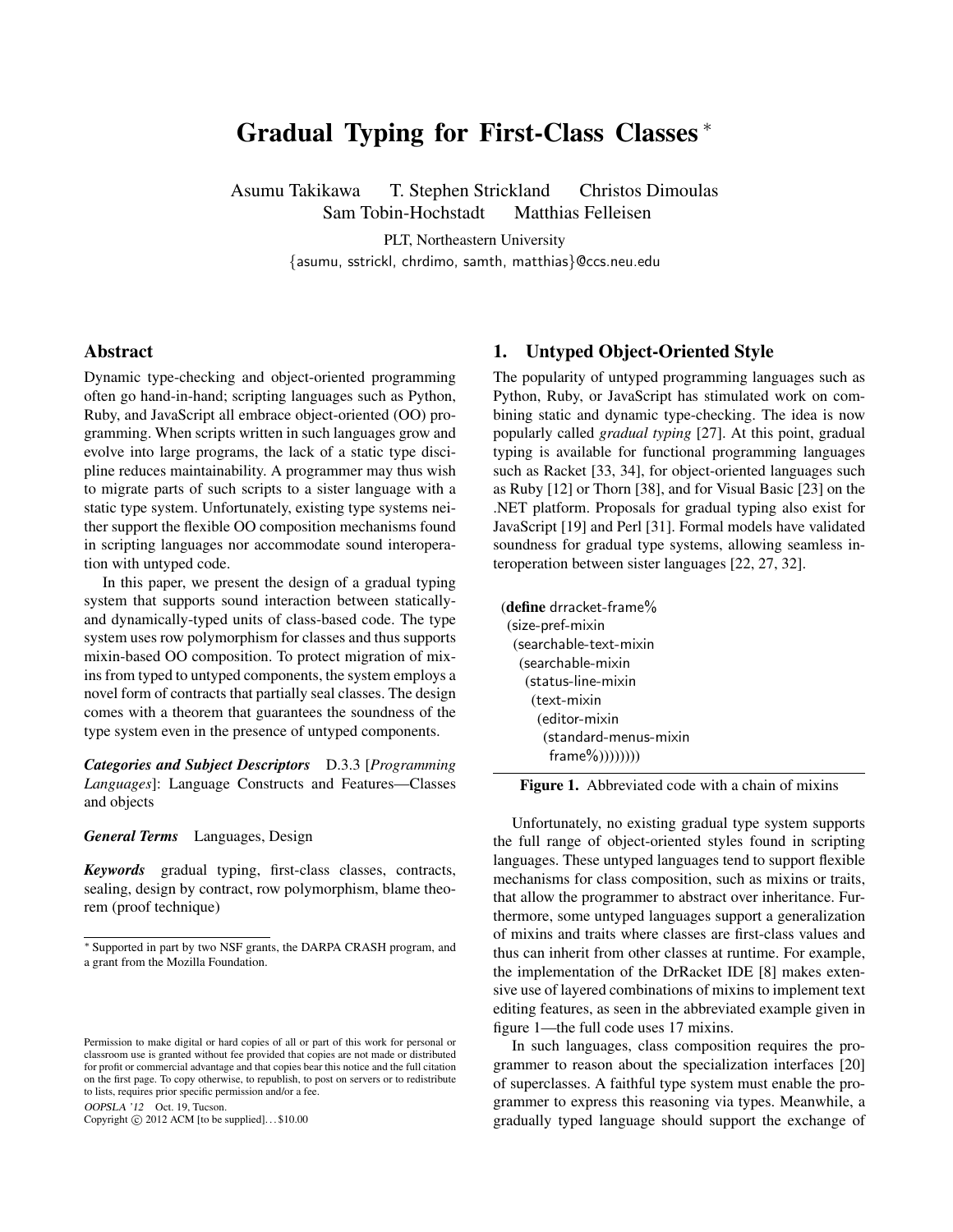|                                                               | "editor.rkt"                                  |
|---------------------------------------------------------------|-----------------------------------------------|
| import widget% from "gui.rkt"                                 | $(\text{define} \text{ (modal-mixin base%)})$ |
| (define editor%                                               | (class base $%$                               |
| (class widget $%$                                             | $(super-new)$                                 |
| (super-new)                                                   | (field [mode 'command])                       |
| (define/public (on-key key)                                   | (define/public (toggle-mode)                  |
| (case key                                                     | (if (eq? mode 'command)                       |
| $[("C-x")$ (do-cut)]                                          | (set! mode 'insert)                           |
| $\ldots$ )                                                    | $(set!$ mode 'command))                       |
| $(\text{define}/\text{public} (\text{on-paint}) \dots)$       | (define/override (on-key key)                 |
| $(\text{define}/\text{public} (\text{save-file name}) \dots)$ | (if (eq? mode 'command)                       |
| $(\text{define/private} (\text{do-cut}) \dots)$               | (on-key/cmd key)                              |
| $\ldots$ )                                                    | $(on-key/ins key)))  )$                       |

Figure 2. Editor module

classes between typed and untyped components while enforcing the type system's invariants. This desideratum implies protecting cross-component inheritance.

To address these issues, we propose a novel gradual type system that properly validates a programmer's reasoning in the presence of both dynamic class composition and inheritance across untyped-typed boundaries. Our design rests on two technical results. First, we introduce *partial run-time sealing* as a mechanism to protect inheritance-related invariants at the boundary between typed and untyped components. Second, we utilize *row polymorphism* to express constraints on class composition at component boundaries. We present examples motivating the design in section [2.](#page-1-0) Our design comes with a formal model, which we outline in section [3.](#page-6-0) We address soundness for the system, including typed-untyped interaction, in section [4.](#page-12-0)<sup>1</sup>

# <span id="page-1-0"></span>2. Typing & Protecting First-Class Classes

We use Racket—a language with first-class classes [\[11\]](#page-17-11)—to present our design. Our choice of language is motivated by our practical experience with first-class classes in Racket and the availability of Typed Racket [\[33\]](#page-17-1), a gradually typed sister language of Racket. While our design is developed with Racket in mind, many of the lessons learned should apply to other languages with dynamic class and object composition, such as Ruby, Python, or JavaScript.

In Typed Racket, untyped and typed code interoperate at the granularity of modules. Interactions between modules are mediated by higher-order behavioral contracts [\[9\]](#page-16-1). That is, when exporting values to untyped modules from typed modules, the language turns types into appropriate contracts. In a typed module, the programmer annotates imports from untyped modules with types, that are enforced at runtime via contracts.

<span id="page-1-1"></span>Unfortunately, Typed Racket does not currently support first-class classes and the programming patterns they support, particularly mixins and traits. While these programming patterns are widely used, they greatly complicate gradual typing. To illustrate the problems, we present a series of examples using (mostly) Racket syntax. The scientific reader will easily recognize similar problems in related languages.

## 2.1 Programming with First-Class Classes

The architectures of GUI toolkits showcase the benefits of OO programming, including the use of dynamic class composition. Our goal is, however, to expose the pitfalls of migrating untyped OO code to a typed world. To that end, we start with an untyped sample library for text editing widgets and then migrate some the code to an evolving explicitly typed dialect of the language.

*Classes in Racket* The editor%<sup>2</sup> class in figure [2](#page-1-1) extends widget%, a base class provided by the GUI library. The new sub-class uses super-new to call the constructor of widget%. It defines three new public methods: on-key for handling key events, on-paint for drawing the contents to the screen, and save-file for saving the contents of the editor.

The first position in the class form, which specifies the superclass, is notably not limited to names of classes. We can supply *any* expression as long as it *evaluates* to a class. This feature allows the definition of runtime *mixins*.

*Mixins* A mixin is simply a function that take a class as an argument and subclasses it using the class form. With mixins, programmers may parameterize classes over base classes and thus decouple features from specific points in class hierarchies. The right-hand column in figure [2](#page-1-1) presents a sample mixin that adds simple modal editing—as in vi to an arbitrary editor.

<sup>&</sup>lt;sup>1</sup> For the complete definitions and proofs, see the technical report version of this paper [\[30\]](#page-17-12).

 $2$  By convention, class names are suffixed with  $%$  in Racket.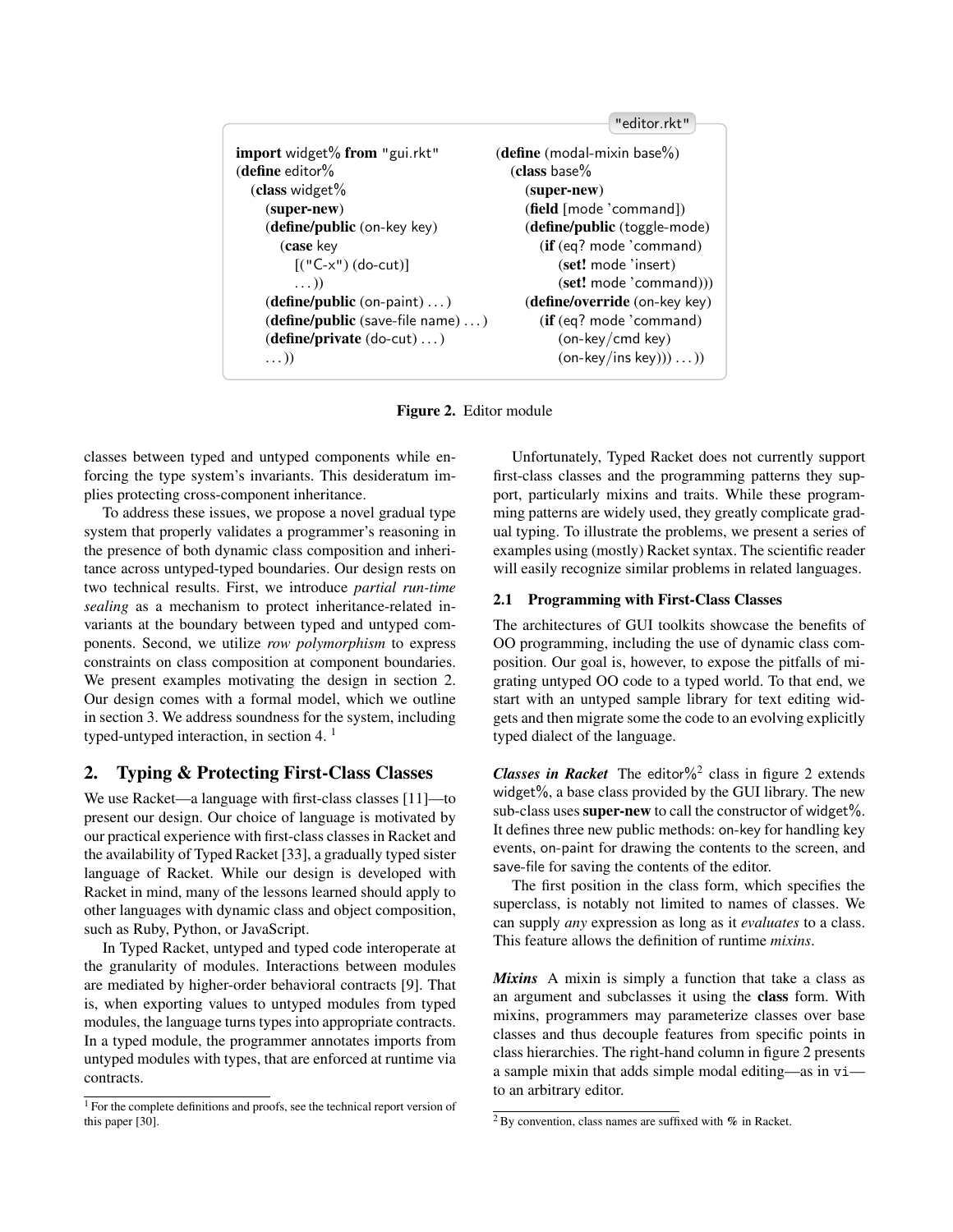Concretely, modal-mixin adds a mode field that controls which keybindings are active, initially set to the command mode. The mixin explicitly overrides the on-key method so that it dispatches key handling to the appropriate method.<sup>3</sup>

We can apply the mixin to create a concrete modal editor:

(define modal-editor% (modal-mixin editor%))

Not all applications of modal-mixin to base classes are successful. For example, if the base class already implements a toggle-mode method or lacks an on-key method, then mixin application fails with a runtime error.

In other words, public method definitions require the *absence* of the method in the superclass while override definitions require their *presence*. Our type system must express these restrictions in order to accommodate mixins or other dynamic patterns of composition.

As defined, modal-mixin can be applied to any class that lacks the method toggle-mode and has the method on-key. Thus, modal-mixin's functionality is not tied to a particular class hierarchy and is composable with other editor features. More concretely, we can compose modal-mixin with other mixins from our editor library to produce several combinations of functionality:

```
(define ide-editor%
  (modal-mixin
    (line-num-mixin (indent-mixin editor%))))
(define word-processing-editor%
  (modal-mixin
    (spelling-mixin (search-mixin editor%))))
```
In short, mixins are polymorphic with regard to the *specialization interface* [\[20\]](#page-17-10) that the mixin expects. With this in mind, we need to consider how to accommodate the programming patterns we have just discussed in a typed setting.

## 2.2 A First Design for Typed First-Class Classes

From our previous discussion, we can identify two requirements for a typed sister language: it must support class polymorphism and its types must express constraints on method presence and absence. One possibility is to use a type system with bounded polymorphism and subtyping for class types. This choice is problematic, however, because runtime inheritance and subtyping are at odds.

For example, consider this code snippet:

(define typed-editor% (class widget% (super-new) (define/public (on-key [key : String]) : Void (case key  $[("C-x")$  (do-cut)] ...)) (define/public (on-paint) : Void . . . )  $(define/public (save-file [name : String]): Void ...)$  $(define/private (do-cut): Void ... ) ... )$ 

It defines a typed variant of the editor% class from figure [2.](#page-1-1) The revised definition is like the untyped one but adds type annotations to methods. Width subtyping on class types allows casting a class to a narrower type, i.e., the type system can forget methods or fields. If the type system allowed width subtyping on class types, typed-editor% could be downcast to  $T = (Class ( [on-paint : (\rightarrow Void)])).$ This is fine for a client that uses the instances of class, as the instances would have the type (Object ([on-paint :  $(\rightarrow$ Void)])) and therefore support only calls to the on-paint method. However, *inheritance* is now unsound because the type system has no knowledge of whether methods are actually present or absent.

Thus, the following definition type-checks but raises a runtime error because a public method is redefined:

| (define piano $\%$                           |
|----------------------------------------------|
| (class (cast $T$ typed-editor%); subsumption |
| $(super-new)$                                |
| :; already defined in superclass             |
| (define/public (on-key [key : Note])         |
| : Void                                       |
| $(play-sound key))))$                        |

In short, naive width subtyping for class types is unsound with respect to Racket's inheritance semantics; even for Java, the naive approach would fail because a subclass may override a method with a different type.

*Row polymorphism* Another possibility is to repurpose *row polymorphism* [\[36\]](#page-17-13), studied in the context of type inference for objects [\[26,](#page-17-14) [36\]](#page-17-13), object calculi [\[10\]](#page-16-2), and extensible records [\[13,](#page-17-15) [18\]](#page-17-16). Functions over extensible records also require polymorphism over row members with constraints on the presence or absence of members. Unlike subtyping, row polymorphism prohibits forgetting class members. Instead, row polymorphism for classes abstracts over the features of a class type—both method signatures and types of fields using constraints on row variables to express absence and row signatures to express presence.

With row polymorphic types, the type of modal-mixin from figure [2](#page-1-1) could be written as follows:

```
(∀ (r / on-key toggle-mode))
   ((Class ([on-key : (String \rightarrow void)] | r))\rightarrow\left(\text{Class}\left(\text{[togg]e-mode}:\left(\to\text{Void}\right)\right)\right)[on-key : (String \rightarrow void)] | r)))]
```
The mixin's type is given as a function type that is polymorphic in a row variable r, which, in turn, is constrained to lack on-key and toggle-mode members. These particular constraints are needed because r is a placeholder for the rest of the methods or fields, which should contain neither on-key nor toggle-mode. If r has an on-key method, it conflicts with on-key in the argument class that the mixin overrides. Since

 $3$  Like  $C^{\sharp}$ , Racket requires that **override** methods be explicitly identified.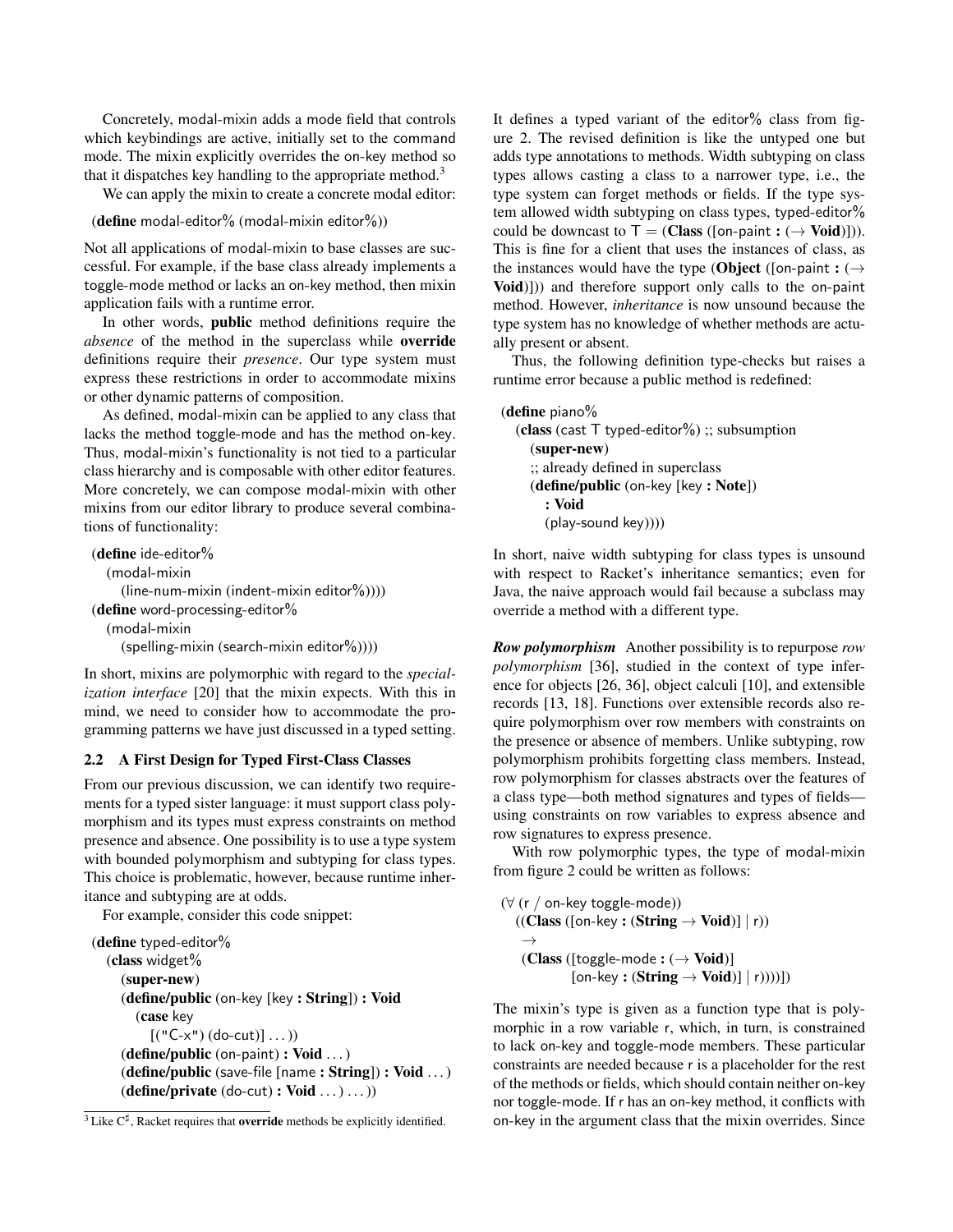

<span id="page-3-0"></span>Figure 3. Kinds of class contracts

modal-mixin adds toggle-mode to its base class, whose type contains r, the row variable r must also lack toggle-mode.

Row variables are instantiated like ordinary type variables. Applying a row abstraction to a concrete row type requires that the row satisfies the constraints on the variable. Thus, the variable r above can be instantiated with the concrete row ([on-paint :  $(\rightarrow$  Void)] [insert : (String  $\rightarrow$  Void)]) but not with the row ([on-key : (**String**  $\rightarrow$  **Void**)]) or a row that contains this signature, due to the constraints on on-key.

By using row polymorphism, we make a tradeoff with subtyping. Class abstractions specify polymorphism explicitly in their type, rather than allowing the use of the subsumption rule. That is, we shift the burden of typing to the *implementor* of a mixin. This does not complicate the application of mixins because, in practice, type application of rows can be inferred [\[35\]](#page-17-17). In contrast, our type system *does* allow width subtyping on the types of objects, since objects in Racket cannot be extended after creation.

In other words, our approach is pay-as-you-go. Programmers need to be aware of row polymorphism only when dealing with abstractions that are not provided in most typed object-oriented languages, such as mixins. Meanwhile, programmers need not consider row polymorphism when dealing with objects, and can instead reason about their programs using familiar subtyping rules.

## <span id="page-3-1"></span>2.3 Protecting Typed Code from Untyped Code

Types are only half of the gradual typing story. Runtime monitoring of type system invariants is the other half, which we handle with higher-order contracts [\[9,](#page-16-1) [29\]](#page-17-18) in the style of Tobin-Hochstadt and Felleisen [\[32\]](#page-17-9). Every type for a class becomes a run-time contract at the boundary where it flows from a typed module to an untyped module or vice versa. A contract for first-class classes specifies clauses that protect methods and fields of the contracted class. Class contracts are specified separately from the definition of the class, since classes are values and are not defined in a static hierarchy.

Our contract-based approach does not scale smoothly because we wish to formulate types that are polymorphic in method and field clauses. Figure [3](#page-3-0) presents illustrative diagrams for three different ways of dealing with methods or fields not included in a class contract. Strickland and Felleisen's contracts [\[29\]](#page-17-18) are *transparent*: they allow unmentioned methods or fields to pass through without any enforcement. Our design requires two additional mechanisms for handling unmentioned behavior in order to fully protect typed code: *opaque* class contracts and *sealing* class contracts. *Opaque* contracts disallow any unmentioned behavior by raising a contract error at the boundary. *Sealing* contracts allow unmentioned behavior to pass through the boundary but require a matching unsealing to access it.

> import editor% from "editor.rkt" with type: (Class [on-key (String  $\rightarrow$  Void)] [on-paint  $(\rightarrow$  Void)]  $\ldots$ ) "typed-editor.rkt"

(send (new editor $\%$ ) on-key "C-x")

*Opaque contracts* Suppose we import the editor functionality from the untyped module in figure [2](#page-1-1) into the nearby typed module typed-editor.rkt. Note that we use a double border to distinguish typed modules from untyped ones. Since the editor class is untyped, we must specify an import type for the class so that Typed Racket can type check its uses. The given class type specifies the signatures of the individual methods. To protect this import, a natural choice would be to translate the type into a class contract that checks matching predicates. Unfortunately, the existing class contracts implement *transparent* behavior, i.e., they require that the methods mentioned in the contract have the specified behaviors but make no guarantees about any unspecified methods.

Hence, transparent contracts cannot protect typed code properly, even in this simple case. Recall that editor% in figure [2](#page-1-1) implements a method that is absent from its import type, namely save-file, and thus its corresponding transparent import contract allows the method to pass through. In the code fragment labeled "typed-editor.rkt" (continued), this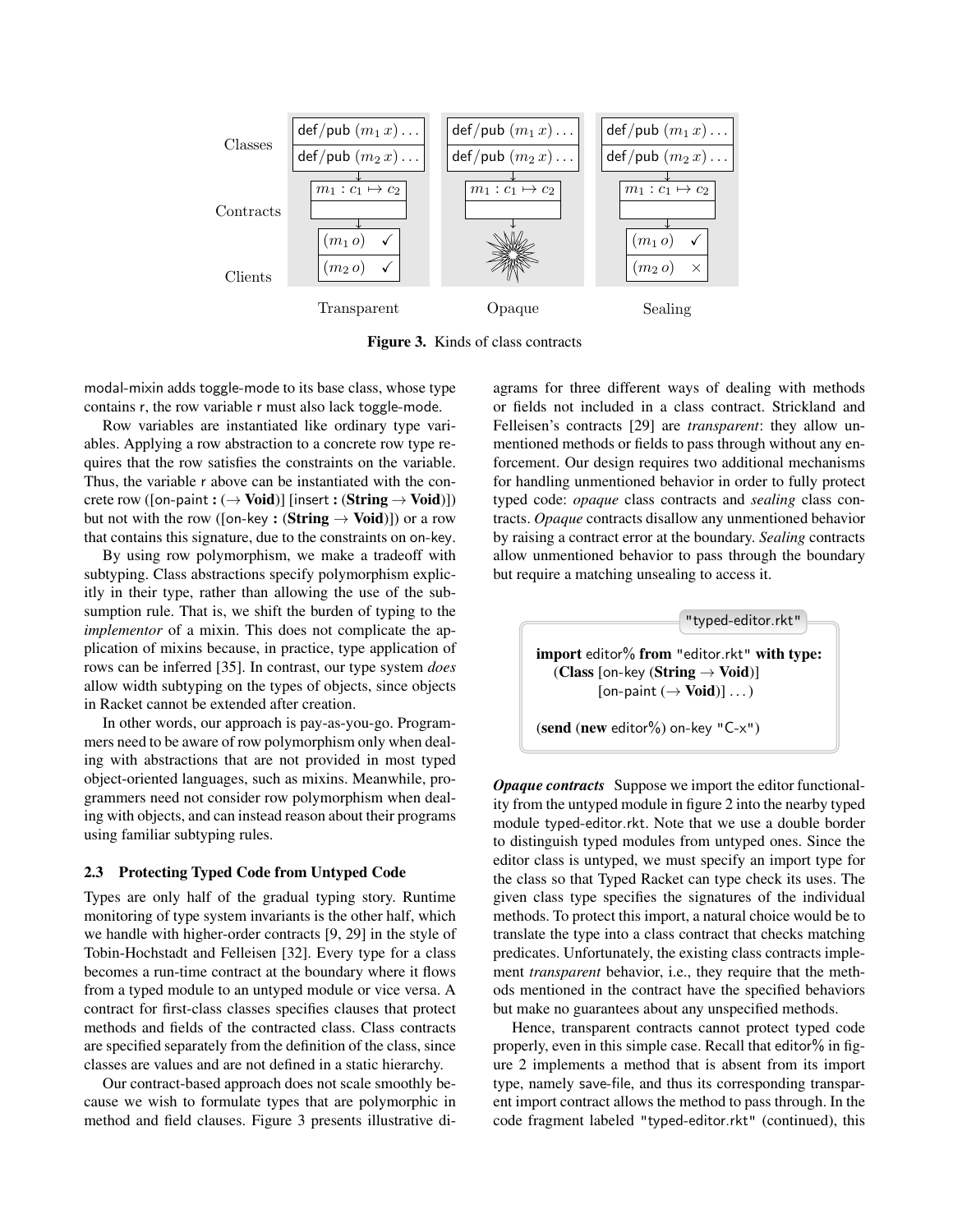would result in a name conflict in the typed module because the type system does not know that editor% provides savefile. That is, the code would type-check but signal a runtime error blaming the typed module for an error that the type system seemingly ruled out.

. . . (define my-editor% (class editor% (super-new) ;; error: save-file must be absent in editor% (define/public (save-file [filename : String]) : Void  $\ldots$ )) "typed-editor.rkt" (continued)

To avoid this safety gap, we introduce and use opaque contracts so that typed code cannot accidentally import classes that contain unknown methods. Note that the introduction of opaque contracts and the prohibition on subtyping for class types are due to the same underlying cause, namely the desire to retain familiar inheritance semantics.

import editor% from "typed-editor.rkt" import modal-mixin from "editor.rkt" with type: (∀ (r / on-key toggle-mode)  $((Class ( [on-key : (String \rightarrow void)] | r))$  $\rightarrow$  $\left(\text{Class}\left(\text{[togg]e-mode}:\left(\to\text{void}\right)\right)\right)$  $[on-key : (String \rightarrow void)] | r))))$ (modal-mixin% editor%) "typed-modal.rkt"

*Sealing contracts* For every feature in our type system, we need a corresponding feature in the contract system to enforce its invariants at runtime. Thus, we need some form of parametric contract to protect row polymorphic functions on classes. Consider what happens when an untyped mixin is imported into the typed module "typed-modal.rkt" below. This module imports modal-mixin from figure [2](#page-1-1) with a parametric type and calls the mixin on the editor% class from "typed-editor.rkt". Assuming modal-mixin is defined properly, no runtime error can blame the typed module.

Suppose, however, that the programmer who wrote "editor.rkt" adds another public method to modal-mixin, as in the revised version of "editor.rkt". Even if the creator of typed-modal.rkt does not adapt the type to the new situation, our system must discover the additional method and signal a violation—otherwise the type system would be unsound. One apparent option is to map the type to an opaque contract, which prohibits the flow of modal-mixin across the module boundary. Unfortunately, opaque contracts would also rule out the application of the correct version of modal-mixin to a base class with methods other than on-key.



Instead, we introduce and use *sealing contracts*, which prevent the addition or use of sealed methods until a corresponding unsealing contract is applied. Sealing contracts use unforgeable keys generated at run-time to prevent unauthorized access. This prevents modal-mixin from adding unspecified methods but allows unspecified methods from the base class to flow through mixin application. In other words, sealing contracts for mixin types reflect their key feature, polymorphism over base types.

Metaphorically speaking, sealing contracts establish a private channel through one component to another. We use such a channel to send a typed class through an untyped mixin, ensuring that the mixin cannot tamper with the protected names of the class en route. A sealing contract at a negative position (e.g., function argument) establishes an entrance to the channel. Dually, a contract in a positive position (e.g., function result) establishes an exit. The ends of the channel are locked with unforgeable keys, allowing only authorized code to send and receive values on the channel.

Our system seals classes because class types are polymorphic. Classes that pass through sealing contracts are not completely inaccessible, however. Instead, sealing is applied at the granularity of class members such as methods and fields. Attempts to invoke a sealed method name, access a sealed field name, or extend a class using a sealed name all fail with a contract error. In contrast, sealing contracts do not impose any access limitations on exposed methods. This establishes the connection with row polymorphism: class types allow the use of concrete members at the specified type but disallow the use of abstract members from a row variable.

Like most OO languages, Racket also contains stateful operations. In general, the combination of polymorphic contracts and state requires some care to ensure soundness. In particular, the precise timing for key generation on seals is crucial. One choice is to generate keys for seals when a contract is applied, e.g., when an untyped value is imported into a typed module. For example, consider the situation in figure [4a.](#page-5-0) The "state.rkt" module exports state-mixin and "broken-client.rkt" imports the mixin with a type that suggests it is the identity function on classes. Suppose that keys for seals are generated once as the mixin is imported. The first time that state-mixin is called, editor% is sealed on en-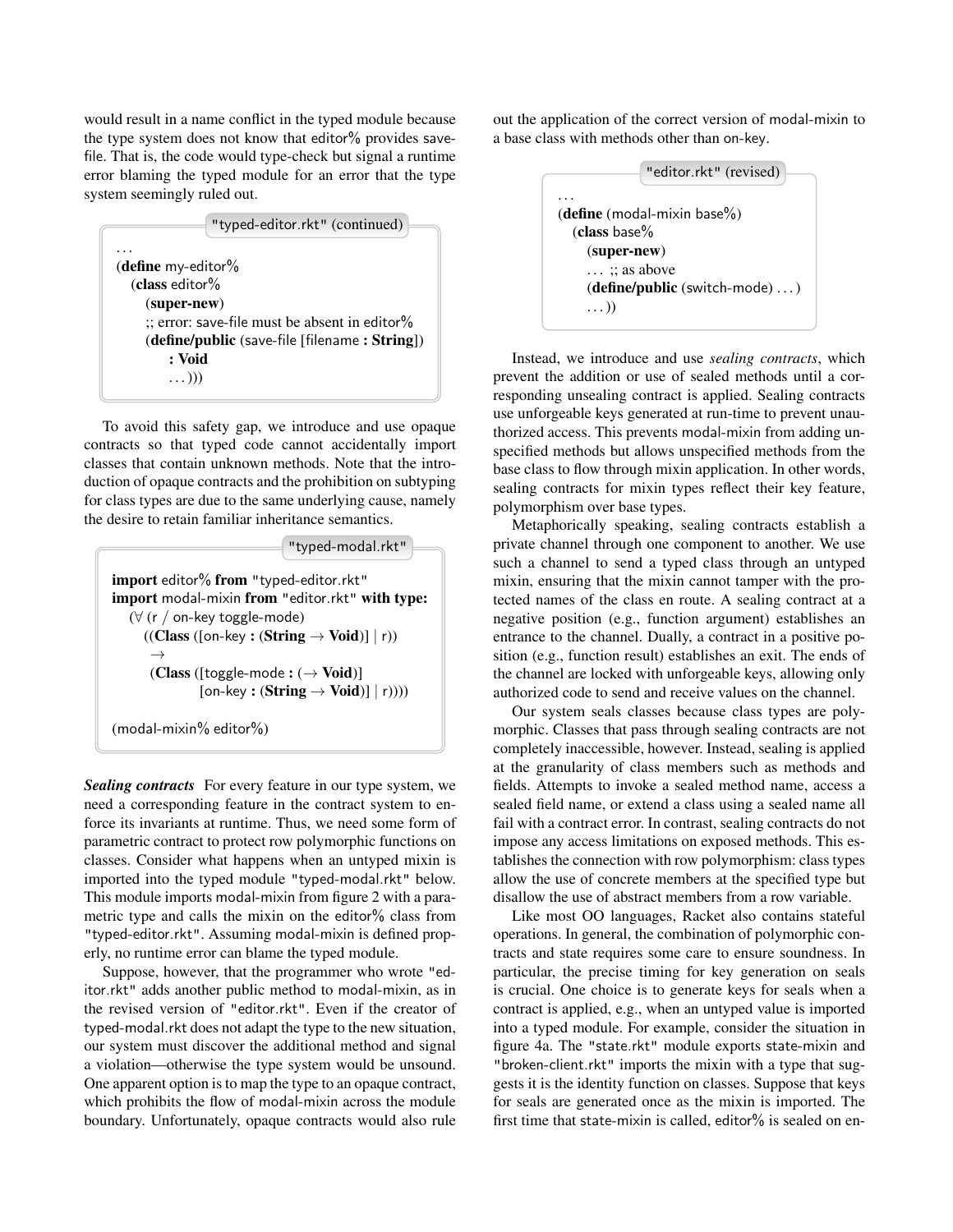<span id="page-5-0"></span>

Figure 4. Potential violations of soundness via mixins

try to the mixin and unsealed on exit. Sending the on-key message is thus acceptable, and no contract errors are raised.

The next line is a call to state-mixin, perhaps formulated under the assumption that it behaves like the identity function—a possibility suggested by its row-polymorphic type. This time, the mixin is applied to modal-editor%, which is sealed with the same key as editor<sup>%</sup>. This allows state-mixin to return editor% without triggering a contract error, and that cause the method missing error for togglemode. In short, even though the code type-checked in our imaginary type system, it caused a run-time type error.

To be sound, our system must generate these seals at each mixin *invocation*. This ensures that editor<sup>%</sup> and modaleditor% are sealed with distinct unforgeable keys and that the second call to state-mixin signals a contract error.

*Object contracts* are like class contracts, except that they transparently protect particular instances. Since object types offer width subtyping, contracts on objects need not enforce the kind of opacity that class contracts enforce.

#### 2.4 Access restrictions for method invocation

While opaque contracts ensures that untyped code cannot access methods unlisted in interfaces, dynamic uses of inheritance (e.g., mixins or traits) create a potential hole in this protection. Consider the example in figure [4b.](#page-5-1) An untyped mixin imported into the "search-client.rkt" module

<span id="page-5-1"></span>

<span id="page-5-2"></span>Figure 5. A snapshot of the class hierarchy after unsealing

has a method search that assumes the existence of a save-file method in its base class. Moreover, search provides a faulty argument to save-file. When search is invoked on an instance of searchable%, an error occurs due to that faulty argument. Since the type given in the client module does not mention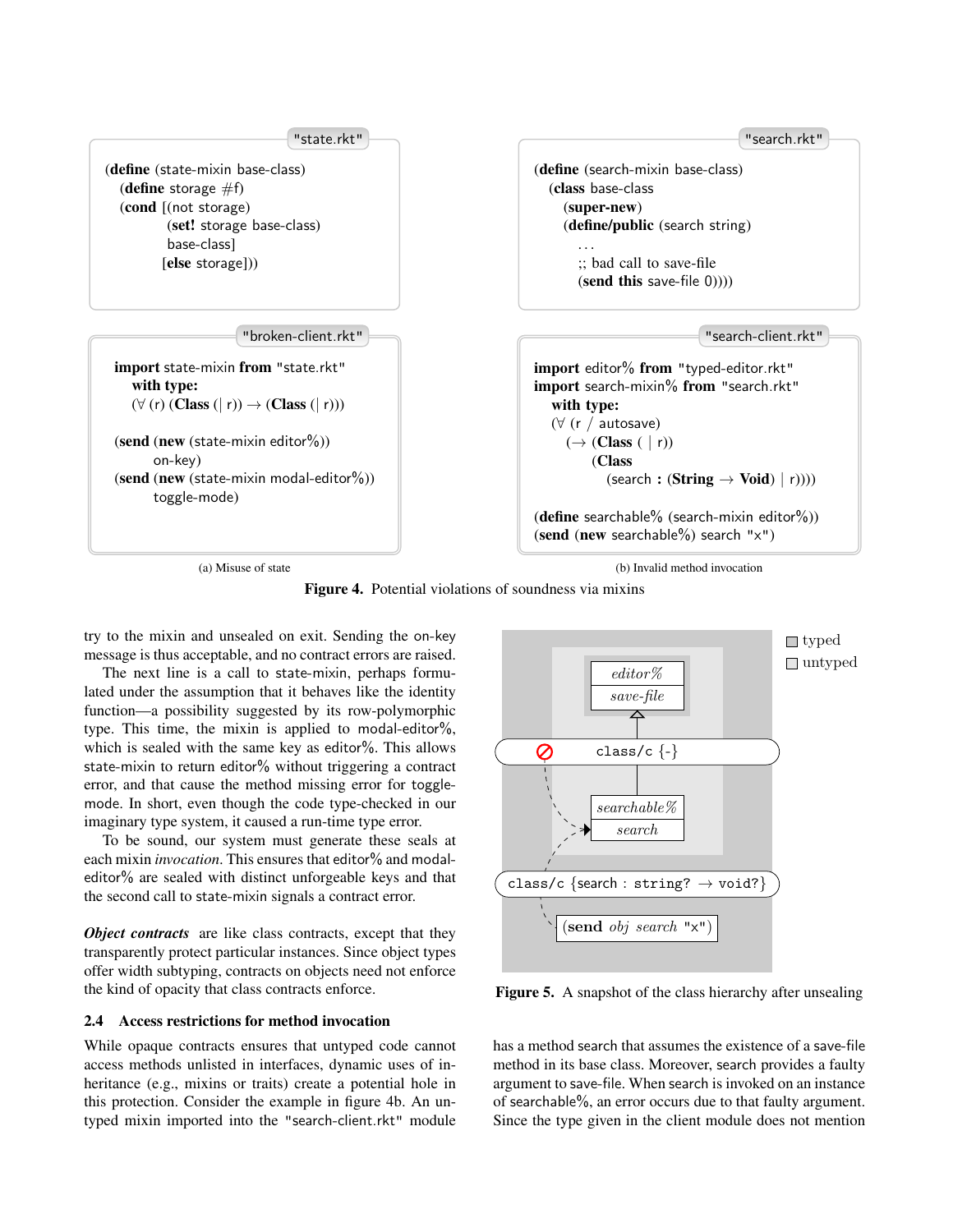$$
e ::= v | x | (e e) | op(e) | if e e e | send(e, m, e) | iset(f^*, e) | iset!(f^*, e, e) | new(e) \t(expressions)
$$
  
\n
$$
| mon_{l}^{l,l}(c, e) | class(e) \{ \overline{f := v} \overline{m^p x . e} \overline{m^o x . e} \}
$$
  
\n
$$
op ::= num? | bool?
$$
  
\n
$$
v ::= \# t | #f | n | cv | o | \lambda x . e \t (values)
$$
  
\n
$$
cv ::= object \{ \text{class}/v^l(cv) \{ \overline{(f, v)} \overline{m x . e} \}
$$
  
\n
$$
o ::= object \{ v(cu) \{ \overline{(f, a)} \}
$$
  
\n
$$
f^* ::= f | a \t (field terms)
$$
  
\n
$$
f \in Field \t (fields)
$$
  
\n
$$
m \in Method \t (mathmand names)
$$
  
\n
$$
a \in Location \t (locations)
$$
  
\n
$$
l, j, k \in Label \t (control labels) \t (contract labels)
$$

<span id="page-6-1"></span>Figure 6. Untyped Expressions

save-file and the class is unsealed by the time it is instantiated, sealing contracts do not catch this faulty method invocation. That is, a method invocation from untyped code to typed code can be unsafe and must be rejected unless a contract protects the method.

To prevent faulty access via mixins, we require method calls to dispatch to either a method defined within the same component or a contracted method. That is, if untyped code invokes a method that is not protected by a contract, its definition must reside in untyped code as well. The same condition applies to typed code.

Figure [5](#page-5-2) illustrates this restriction graphically. The diagram shows the object interactions established by the code in figure [4b.](#page-5-1) There are two relevant component transitions here: one between the editor% class and the mixin from the untyped component, and one between searchable%—created by the mixin—and its use in the typed component. A contract protects both boundaries, but the inner contract disallows the call to save-file because the contract specification does not include that method.

The problem with cross-boundaries access was discovered during a first, failed attempt to establish the soundness of our type system design. Conversely, the failure suggested this constraint on protected method calls. Fortunately, this constraint does not reduce the expressiveness of purely typed or untyped code, but it requires that invocations that transfer control from typed to untyped code (and vice versa) are properly monitored by the contract system.

# <span id="page-6-0"></span>3. Formalizing Typed First-Class Classes

Our examples have exposed thorny problems about programs that use dynamic class composition across the boundary between typed and untyped components. To communicate our solution, we present a formal model of graduallytyped dynamic class composition. The model is both a vehicle for a compact presentation of our design and a platform for proving its soundness. We consider type soundness the

baseline property of any type system, to be preserved even when typed components are linked with untyped code.

#### 3.1 Syntax

Our language, called TFCC, allows the embedding of typed terms in untyped terms and vice versa. The interactions between them are mediated by monitors with contracts. A monitored term can be thought of as a server module that exports services to its context, i.e., its client(s). This section starts with a look at the untyped portion of the language (figure [6\)](#page-6-1) and then proceeds to the typed portion (figure [7\)](#page-7-0).

*Expressions* include values, variables, applications, primitive operations, conditionals, method invocation, object instantiation, field mutation, contract monitors, and classes. The set of *values* includes booleans, numbers, class values, objects, and  $\lambda$ -abstractions. Method invocations are written  $send(e_0, m, e_1)$  where  $e_0$  is the receiver, m the method name, and  $e_1$  the argument to the method.

The expression class(*e*) { $\overline{f} := \overline{v} \sqrt{\overline{m^p x} \cdot e^p} \sqrt{\overline{m^o x} \cdot e^o}$ } consists of a superclass expression  $e$ , field names  $\overline{f}$  paired with corresponding initial values, and definitions of public methods  $\overline{m^p}$  and **override** methods  $\overline{m^o}$ . If the superclass expression evaluates to a suitable value, a class reduces to a class value class/v with a unique key  $\iota$  that is used for method dispatch. The term object% represents the root of the class hierarchy. Field declarations produce mutable local fields, which are only accessible from within method bodies. We include state so that the calculus can express examples that introduce potential unsoundness in the absence of appropriate dynamic sealing, as explained in section [2.](#page-1-0)

*State* Fields make objects stateful. The iget and iset! expressions, respectively, get and set field values locally.

*Types* include Int and Bool plus function types. An object or class type consists of rows, describing method signatures.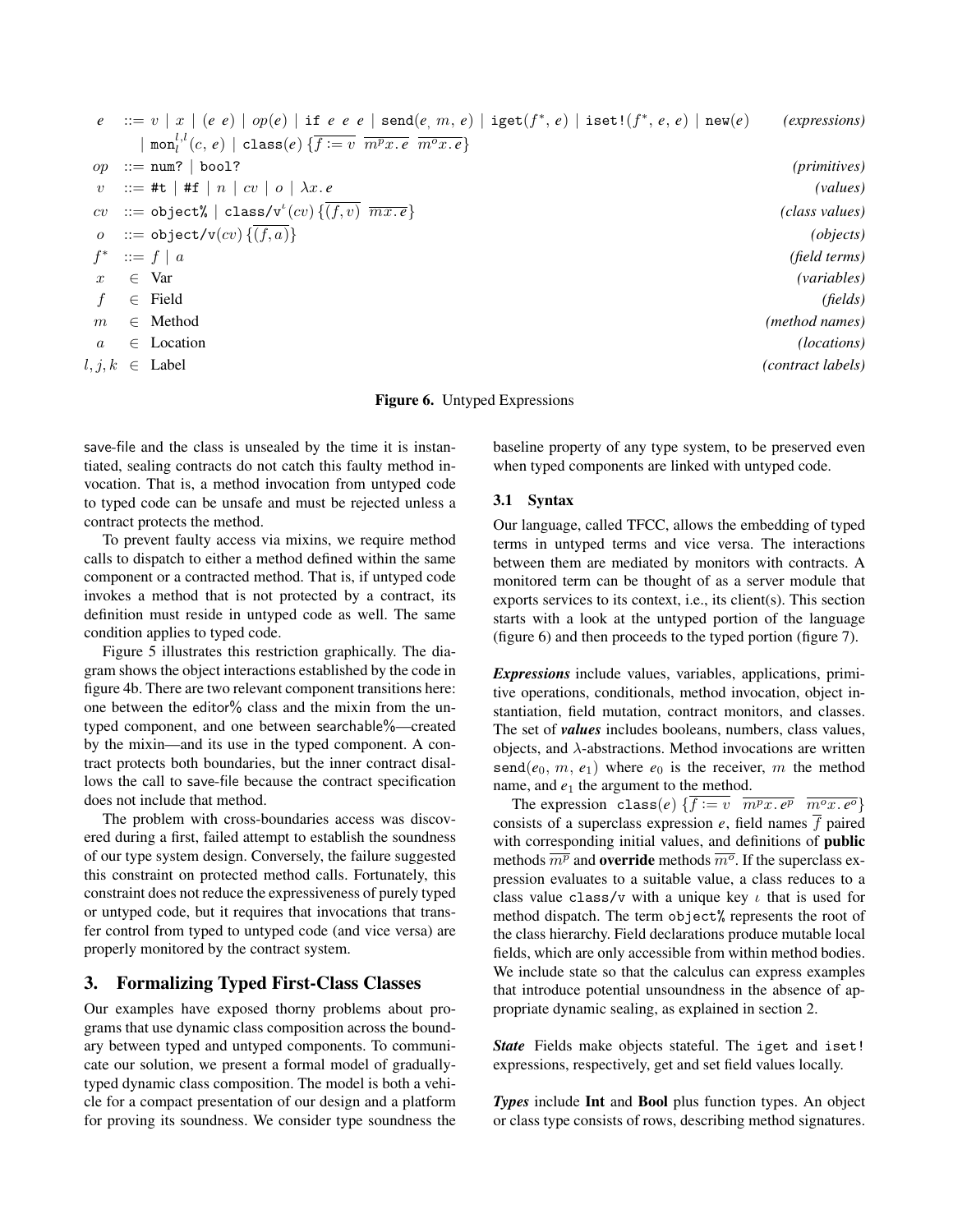$$
\begin{array}{ll}\n\sigma & ::= \tau \mid \forall (\rho \backslash \overline{m}).\tau \\
\tau & ::= \mathbf{Int} \mid \mathbf{Bool} \mid \mathbf{Class} \text{ } er \mid \mathbf{Object} \text{ } r \mid \tau \to \tau\n\end{array}\n\tag{type schemes}\n\begin{array}{ll}\n\tau & ::= \mathbf{Int} \mid \mathbf{Bool} \mid \mathbf{Class} \text{ } er \mid \mathbf{Object} \text{ } r \mid \tau \to \tau\n\end{array}\n\tag{types}\n\begin{array}{ll}\n\text{(rows)} \\
\text{(extended rows)} \\
\text{(extended rows)} \\
\end{array}
$$

$$
e_{\tau} ::= (e_{\tau} e_{\tau}) | x | op(e_{\tau}) | \text{if } e_{\tau} e_{\tau} e_{\tau} | \Lambda(\rho \backslash \overline{m}). e_{\tau} | e_{\tau} [r] | send(e_{\tau}, m, e_{\tau}) \qquad \text{(typed expressions)}
$$
\n
$$
| iget(f^*, e_{\tau}) | iset!(f^*, e_{\tau}, e_{\tau}) | new(e_{\tau}) | mon1,1l(c, e)
$$
\n
$$
| class(e_{\tau}) \{ f : \tau := v_{\tau} m^p(x : \tau) : \tau e_{\tau} m^o(x : \tau) : \tau e_{\tau} \}
$$
\n
$$
v_{\tau} ::= \text{#t} | \text{#f} | n | cv_{\tau} | o_{\tau} | \lambda(x : \tau) e_{\tau}
$$
\n
$$
cv ::= object \text{class}/v^l(cv_{\tau}) \{ f, \tau, v_{\tau} \} m^p(x : \tau) : \tau e_{\tau} m^o(x : \tau) : \tau e_{\tau} \}
$$
\n
$$
v ::= object/v(cv_{\tau}) \{ f, \tau, a \} \qquad \text{(typed classes)}
$$
\n
$$
o ::= object/v(cv_{\tau}) \{ f, \tau, a \} \qquad \text{(typed objects)}
$$

## <span id="page-7-0"></span>Figure 7. Typed Expressions

For example,  $\{(\text{on-key}: \tau_1), (\text{on-paint}: \tau_2)\}\$ is a row with labels on-key and on-paint and types  $\tau_1$  and  $\tau_2$ . Rows in class types may be extended with a *row variable* as in  $\{(\text{on-key}: \tau_1), (\text{on-point}: \tau_2) \mid \rho\}$ . With  $r_1 \oplus r_2$ , we concatenate two rows.

*Typed expressions* require type annotations for all variable declarations. Since we abstract over rows, we also have type abstractions  $\Lambda(\rho\backslash\overline{m})$ .  $e_{\tau}$  and type applications  $e_{\tau}$  [r].

*Untyped-Typed Interaction* A monitor  $\text{mon}_{j}^{k,l}(c, e)$  separates a program into components [\[5\]](#page-16-3), i.e., *e* and the context of mon, mediated by the contract  $c$ . The superscript labels  $k$ and l name the *server* and *client* components respectively. The label  $j$  names the contract  $c$ . In our model, monitors play only one role. They mediate between typed and untyped components. Hence it suffices to use just two labels, instead of unique labels per components:  $u$  for untyped,  $t$  for typed.

Our reduction semantics models exchanges of values between components with substitutions of monitored values, which embeds typed values within untyped code and vice versa. A typed-in-untyped embedding is valid if the monitor's contract is related to the type of the embedded term; an untyped-in-typed embedding is valid if it type-checks in the typed context with the contract interpreted as a type. The bijective function  $T[\mathbb{I}]$ , defined in figure [9,](#page-8-0) specifies the natural correspondence between contracts and types.

*Contracts* check type-like properties at runtime. In contrast to Eiffel, our higher-order contracts describe the behaviors of entire objects, including their methods [\[9,](#page-16-1) [29\]](#page-17-18).

The model's contract language includes flat or predicate contracts, function contracts, class contracts, and contracts for parametric functions. Figure [8](#page-7-1) presents the syntax of contracts in two parts: *pre-contracts* are surface syntax, which are elaborated into *(core) contracts*.

| $c ::= \texttt{flat}(op) \mid c \mapsto c$                                                        | (pre-contracts) |
|---------------------------------------------------------------------------------------------------|-----------------|
| $ \forall^c(\rho\backslash\overline{m}).(c\mapsto c) $ class/c <sup>o</sup> ( $[m\ c\mapsto c]$ ) |                 |
| class/c <sup>*</sup> ( $\rho$ , $[m\ c \mapsto c]$ )   object/c( $[m\ c \mapsto c]$ )             |                 |
|                                                                                                   |                 |

| $e ::= \ldots   \text{blame}_l^l$                                                               | (expressions)    |
|-------------------------------------------------------------------------------------------------|------------------|
| $c ::= \texttt{flat}(op) \mid c \mapsto c$                                                      | (core contracts) |
| $ \forall^c(\rho\backslash\overline{m}).(c\mapsto c) $ class/c $^{\bullet}([m\ c\mapsto c])$    |                  |
| seal/c( $[m\;c \mapsto c], \overline{m}, \gamma$ )                                              |                  |
| unseal/c( $[m\ c \mapsto c], \gamma)$   object/c( $[m\ c \mapsto c])$                           |                  |
| $\gamma ::= \varsigma \mid \rho$                                                                | (key terms)      |
| $\varsigma \in \text{Key}$                                                                      | (keys)           |
| $v := \ldots \mid \forall \mathsf{G}_l^{l,l}(\rho \backslash \overline{m}).(c \mapsto c) \{v\}$ | (values)         |
| $cv ::= \ldots   \mathbf{G}_l^{l,l} \{ cv, (\overline{m} \ c \mapsto c) \}$                     | (class values)   |
| $\{S G_l^{l,l}\{cv, \overline{m}, \varsigma\}\}$                                                |                  |
| $o \ ::= \dots \   \ \mathsf{OG}_i^{k,l} \{ o, \overline{[m \ c \mapsto c]}\}\$                 | (objects)        |

<span id="page-7-1"></span>

*Class contracts* come in two varieties: *opaque* and *sealing*. The former differs from *transparent* class contracts [\[29\]](#page-17-18) in that they enforce the absence of methods not mentioned in a contract. This feature of  $\text{class}/c^{\bullet}$  ensures that typed modules can safely import classes from untyped modules.

Sealing contracts  $\c{class}/c^*$  have meaning only within a row polymorphic contract. They are used to specify whether a given contract position should be polymorphic. For a negative position, an elaboration from pre-contracts to core contracts translates class/c<sup>∗</sup> to a *sealing* contract seal/c; it becomes an unseal/c contract in a positive position. Both seal/c and unseal/c contain  $\gamma$ , which is either a variable or a *key* for unlocking seals.<sup>4</sup>

<sup>&</sup>lt;sup>4</sup>The variable case is required by our choice of semantics and occurs only in intermediate reduction steps.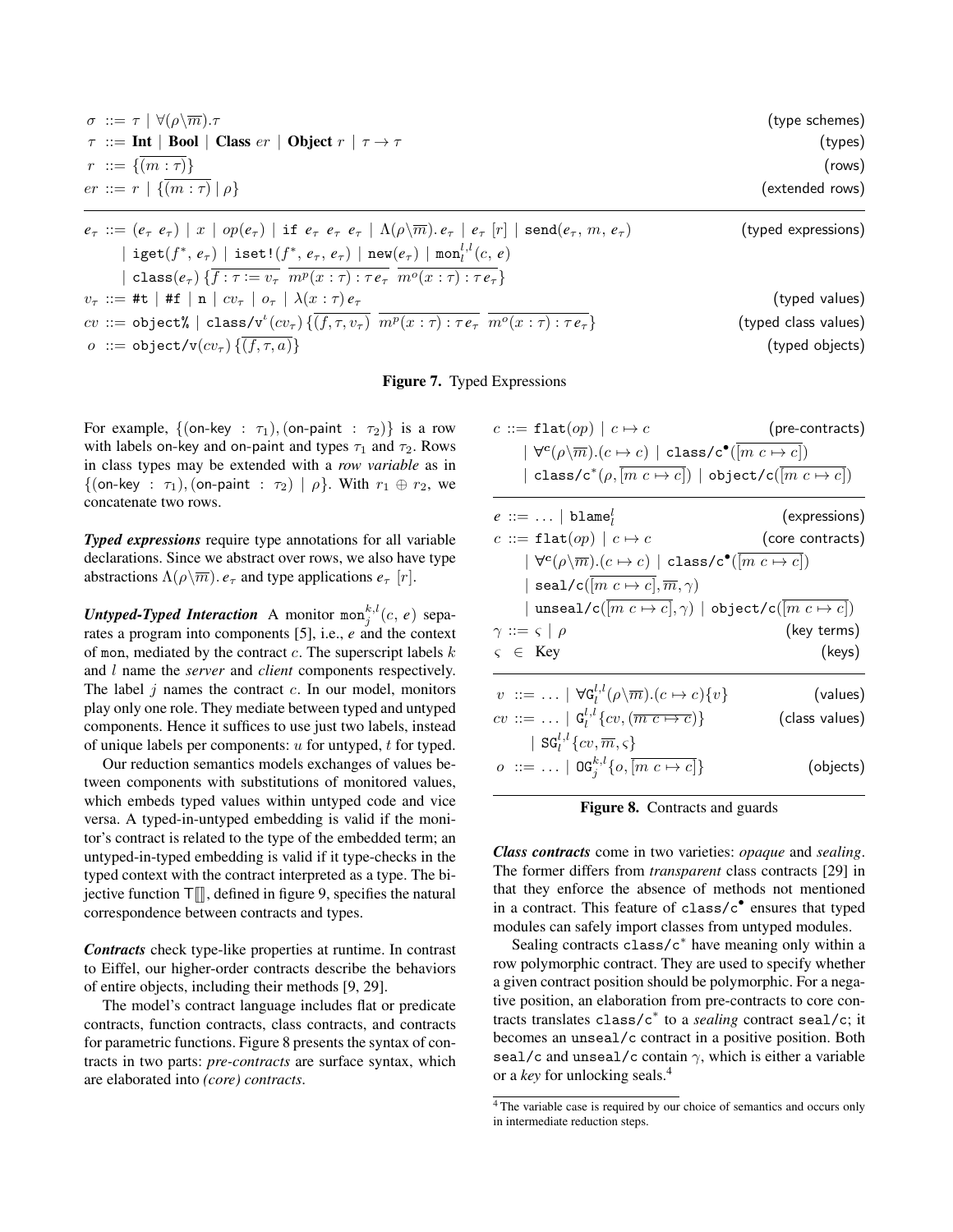The runtime syntax also includes guards. Guards act like contract monitors but, unlike monitors, are values. Since guards are values, they can pass through contract boundaries. The parametric guard  $\forall G_j^{k,l}(\rho\backslash\overline{m}).(c\mapsto c)\{v\}$  behaves like a function. When applied, it generates a fresh seal key for its contract. This ensures that keys cannot be forged using state, as explained in section [2.3.](#page-3-1)

Since contract checking for a class is delayed until its methods are invoked, we use  $G_j^{k,l}\lbrace cv, (\overline{m \ c \mapsto c})\rbrace$  to retain the contracts in the class hierarchy. Similarly, the sealing guard  $\mathbf{SG}_{j}^{l,k}\{cv, \overline{[m \ c_1 \mapsto c_2]}, \overline{m'}, \varsigma\}$  wraps a class  $cv$  in order to retain seals until they are checked.

$$
\mathsf{T}[\texttt{flat(int?)}] = \textbf{Int}
$$
\n
$$
\mathsf{T}[\texttt{flat}(bool?)] = \textbf{Bool}
$$
\n
$$
\mathsf{T}[c_1 \mapsto c_2] = \mathsf{T}[c_1] \rightarrow \mathsf{T}[c_2]
$$
\n
$$
\mathsf{T}[\nabla^c(\rho \backslash \overline{m}).(c_1 \mapsto c_2)] = \forall \rho \backslash \overline{m}.\mathsf{T}[c_1 \mapsto c_2]
$$
\n
$$
\mathsf{T}[class/c^{\bullet}([\overline{m} c_1 \mapsto c_2])] =
$$
\n
$$
\text{Class}\{ \overline{(m : \mathsf{T}[c_1 \mapsto c_2])} \}
$$
\n
$$
\mathsf{T}[seal/c([\overline{m} c_1 \mapsto c_2], \overline{m}, \rho)] =
$$
\n
$$
\text{Class}\{ (m : \mathsf{T}[c_1 \mapsto c_2]) \mid \rho \}
$$
\n
$$
\mathsf{T}[\text{unscal/c}([\overline{m} c_1 \mapsto c_2], \rho)] =
$$
\n
$$
\text{Class}\{ (\overline{m} : \mathsf{T}[c_1 \mapsto c_2]) \mid \rho \}
$$
\n
$$
\mathsf{T}[object/c([\overline{m} c_1 \mapsto c_2])]] =
$$
\n
$$
\text{Object}\{ \overline{(m : \mathsf{T}[c_1 \mapsto c_2])} \}
$$

<span id="page-8-0"></span>

#### 3.2 Type System

The type system is based on a typed  $\lambda$ -calculus with subtyping, limited mutable variables, object types, and class types. The important typing rules are shown in figure [10.](#page-9-0) The rules use a judgement  $\Gamma | \Sigma \vdash e : \tau$  that states that a term *e* has type  $\tau$  assuming free variables are typed in  $\Gamma$  and store locations in  $\Sigma$ . Store typings are used to type-check operations on the private fields of objects.

Row abstractions are checked using T-ROWABS. Applications of abstractions to rows (T-ROWAPP) require that the provided row matches the absence labels on the abstraction's bound variable using the  $\Gamma \vdash \rho \backslash \overline{m}$  judgement.

The interesting typing rules are those involving class and object types. A class is well-typed (T-CLASS) if its superclass is a valid class and allows extension with the new public and override methods. These conditions are ensured by the judgements that a row lacks a member,  $\Gamma \vdash er\$  m, and that a row has a member,  $\Gamma \vdash m \in er$ . If the superclass type contains a row variable, then all methods must be compatible with the absence labels on the variable. Fields and

methods must all be well-typed in the usual sense. Method bodies are checked under the assumption that the receiver has type **Object**  $R[[er]]$ , where  $R[[er]]$  denotes the class's row but *without* the row variable if er contains one.

Object instantiation (T-NEW) requires that the instantiated class has a concrete type, i.e., any type variables have been instantiated. Method invocation is checked by T-SEND.

Since objects have concrete rows, an object type is a subtype of another if the corresponding rows are subtypes via the standard width subtyping rule.<sup>5</sup> Meanwhile, there are no subtyping rules for classes because row polymorphism replaces subtyping for classes, as detailed in section [2.](#page-1-0)

We defer rules for interactions between typed and untyped code to section [4.3,](#page-14-0) where we explain the soundness theorem for mixed type programs.

#### 3.3 Operational Semantics

Our operational semantics uses context-sensitive reduction rules [\[7\]](#page-16-4). Figure [12](#page-11-0) presents the evaluation contexts for our language and lists the reduction rules, which in turn rely on the metafunctions defined in figure [13.](#page-12-1) The reflexivetransitive closure of the reductions determines the evaluation function.

We first explain the semantics of the base language without contracts and then incrementally introduce the cases for contract monitoring. The typed language has the exact same semantics as the untyped one. For some purposes, we assume that the types are first stripped from typed expressions; in other cases, we assume that the reduction system carries type information without using it.

The reduction rules in figure [11](#page-9-1) define the conventional behavior of  $\lambda$ -expressions, primitives, and conditionals; we omit the obvious definition of  $\delta$ . The semantics of first-class classes is straightforward as well. The evaluation contexts ensure that class expressions reduce only after the superclass expressions are reduced to values. A class successfully reduces to a value (CLASS) when all of its override methods are present in the superclass and its public methods absent.

Method invocation (SEND) triggers only if the given method  $m$  is present in the class hierarchy of the receiving object. The rule relies on a metafunction to look up the target method in the class hierarchy of the receiver object. The Pull function traverses the hierarchy to locate the method.

The rules for state are conventional. Creating a new object from a class (NEW) chooses unallocated addresses in the store and reduces to an object value. Similarly, getting and setting fields (GET, SET) just involves looking up and replacing values in the store.

Figure [12](#page-11-0) introduces contract monitoring. Since reductions may result in contract violations, reductions may produce the error term blame<sup>l</sup><sub>j</sub> that pinpoints the misbehaving

<sup>5</sup> Depth subtyping is omitted for simplicity, but we conjecture that its addition poses no problems.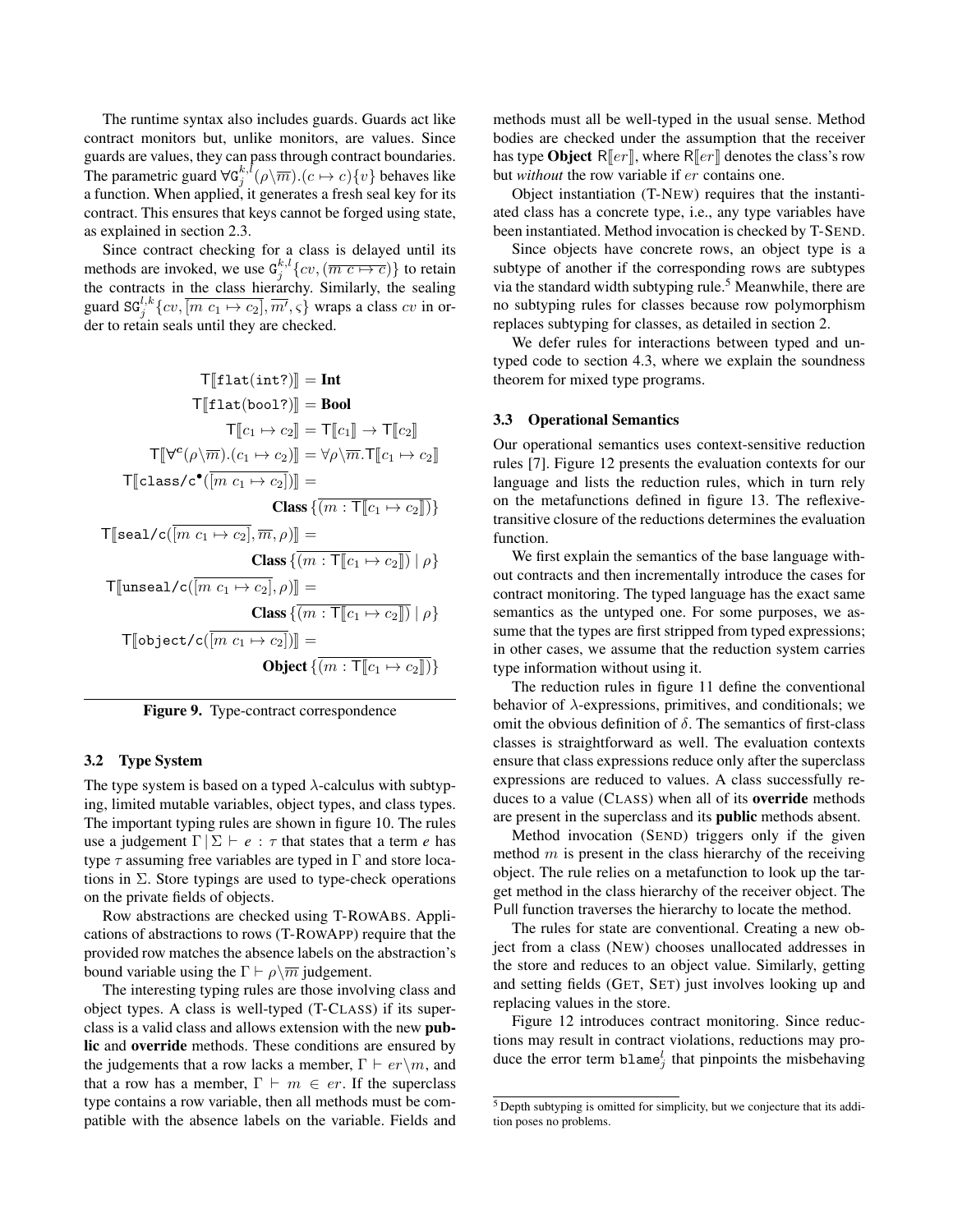$$
\frac{\Gamma\text{-RowAbs}}{\Gamma\,|\,\Sigma\,\vdash\,\Lambda(\rho\,\backslash\overline{m})\,|\,\Sigma\,\vdash\,e\,:\,\tau}{\Gamma\,|\,\Sigma\,\vdash\,\Lambda(\rho\,\backslash\overline{m})\,.\,e\,:\,\forall(\rho\,\backslash\overline{m})\,.\tau}\qquad \qquad \frac{\Gamma\,|\,\Sigma\,\vdash\,e\,:\,\forall(\rho\,\backslash\overline{m})\,.\,\tau\qquad\Gamma\,\vdash\,r\,\backslash\overline{m}}{\Gamma\,|\,\Sigma\,\vdash\,e\,\,[r]\,:\,[r\,/\rho\,]\,\tau}
$$

T-SEND

$$
\frac{\Gamma|\Sigma\vdash e_0:\text{Object }r}{\Gamma|\Sigma\vdash \text{send}(e_0, m, e_1):\tau_2} \qquad \qquad \frac{\Gamma|\Sigma\vdash e:\text{Class }r}{\Gamma|\Sigma\vdash \text{send}(e_0, m, e_1):\tau_2} \qquad \qquad \frac{\Gamma|\Sigma\vdash e:\text{Class }r}{\Gamma|\Sigma\vdash \text{new}(e):\text{Object }r} \qquad \qquad \frac{\Gamma|\Sigma\vdash \text{object}\%:\text{Class }\{\}}{\Gamma|\Sigma\vdash cv:\text{Class }r \qquad \forall i,\Sigma(a_i)=\tau_i}
$$

T-CLASS

$$
\Gamma | \Sigma \vdash e_s : \textbf{Class}\,\, er_s \qquad \Gamma \vdash er_s \backslash m_i^p \qquad \Gamma \vdash m_i^o \in er_s
$$
\n
$$
\Gamma, \text{this}: \tau_{obj}, x_i^p : \tau_{1_i}^p \overline{f : \tau_f} | \Sigma \vdash e_i^p : \tau_{2_i}^p
$$
\n
$$
\Gamma, \text{this}: \tau_{obj}, x_i^o : \tau_{1_i}^o, \overline{f : \tau_f} | \Sigma \vdash e_i^o : \tau_{2_i}^o
$$
\n
$$
\Gamma \vdash v_{f_i} : \tau_{f_i} \qquad er = er_s \oplus \{ (m^p : \tau_1^p \to \tau_2^p) \} \qquad \tau_{obj} = \textbf{Object }\, \mathbb{R}[\![er]\!]
$$
\n
$$
\Gamma \vdash \textbf{class}(e_s) \{ \overline{f : \tau_f := v_f} \overline{m^p(x^p : \tau_1^p) : \tau_2^p e^p} \overline{m^o(x^o : \tau_1^o) : \tau_2^o e^o} \} : \textbf{Class}\,\,er
$$

<span id="page-9-0"></span>

$$
E ::= [] \mid (E \ e) \mid (v \ E) \mid op(E) \mid \text{if} \ E \ e \ e \mid \texttt{send}(E, \ m, \ e) \mid \texttt{send}(v, \ m, \ E) \mid \texttt{iget}^{\iota}(f^{*}, \ E) \\ \mid \texttt{iset}!^{\iota}(f^{*}, \ E, \ e) \mid \texttt{iset}!^{\iota}(f^{*}, \ e, \ E) \mid \texttt{new}(E) \mid \texttt{mon}_{l}^{l,l}(c, \ E) \mid \texttt{class}(E) \left\{ \overline{f := v} \ \overline{mx . e} \ \overline{mx . e} \right\}
$$

| $\langle E[\cdots],S\rangle$                                                                                                      | $\hookrightarrow$ | $\langle E[\cdots],S\rangle$                                                         |                |
|-----------------------------------------------------------------------------------------------------------------------------------|-------------------|--------------------------------------------------------------------------------------|----------------|
| $(\lambda x. e \ v)$                                                                                                              | $\bullet$         | $[v/x]$ e                                                                            | <b>BETA</b>    |
| op(v)                                                                                                                             |                   | $\delta(op, v)$                                                                      | <b>DELTA</b>   |
| if #t $e_2$ $e_3$                                                                                                                 | $\bullet$         | $e_2$                                                                                | <b>IFTRUE</b>  |
| if #f $e_2$ $e_3$                                                                                                                 | $\bullet$         | $e_3$                                                                                | <b>IFFALSE</b> |
| class(cv) $\{\overline{f} := v \ \overline{m^p x^p \cdot e^p} \ \overline{m^o x^o \cdot e^o}\}$                                   |                   | class/ $v^{t}(cv)\{(f,v)\ \overline{mx.e}\}$                                         | <b>CLASS</b>   |
| if $\overline{m^p} \cap$ Methods $(cv) = \emptyset$ and $\overline{m^o} \subseteq$ Exposed $(cv)$                                 |                   |                                                                                      |                |
| and where $\iota$ is fresh and $\overline{mx.e} = m^p x^p$ . $[\Box / id_{\iota}] e^p \oplus m^o x^o$ . $[\Box / id_{\iota}] e^o$ |                   |                                                                                      |                |
| send(o, m, v)                                                                                                                     |                   | $( \text{this}/e_o,\overline{a/f} e)$                                                | <b>SEND</b>    |
| if $m \in$ Methods $(o)$                                                                                                          |                   |                                                                                      |                |
| and where $e = \text{Pull}(o, m)$ and $(f, a, \iota) = \text{ObjectFields}(o)$                                                    |                   |                                                                                      |                |
| $\langle E[\texttt{new}(cv)], S \rangle$                                                                                          |                   | $\langle E[\texttt{object/v}(cv)\{(f,a,\iota)\}],[\overline{v}/\overline{a}]\rangle$ | <b>NEW</b>     |
| where $(f, v, \iota)$ = Fields $(cv)$ with $\overline{a} \cap dom(S) = \emptyset$                                                 |                   |                                                                                      |                |
| $\langle E[\texttt{iget}^t(a, o)], S \rangle$                                                                                     |                   | $\langle E[v], S \rangle$                                                            | <b>GET</b>     |
| if $(f, a, \iota) \in$ Object Fields $(o)$ and where $v = S(a)$                                                                   |                   |                                                                                      |                |
| $\langle E[{\tt iset!}^{\iota}(a, o, v)], S \rangle$                                                                              |                   | $\langle E[v], S[a/v] \rangle$                                                       | <b>SET</b>     |
| if $(f, a, \iota) \in$ Object Fields $(o)$                                                                                        |                   |                                                                                      |                |

<span id="page-9-1"></span>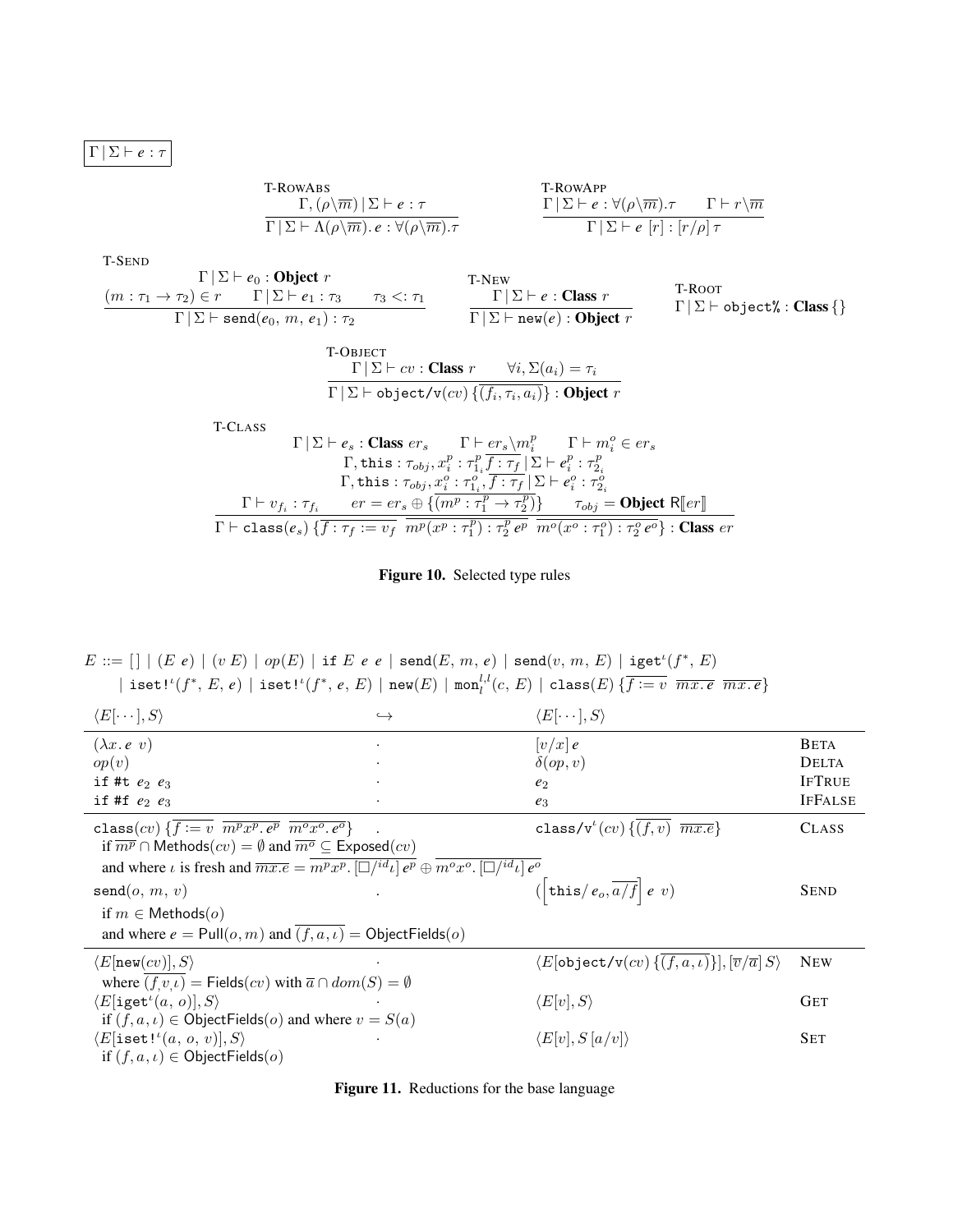component  $l$  as violating contract  $j$ . Blame is propagated through all evaluation contexts.

Contracts control how monitors behave. Depending on the kind of contract, monitors reduce to additional monitors or guards, which immediately check the contract or delay checking in higher-order cases. When immediate checks fail, contracted values reduce to contract errors, blaming a specific component  $l$  for violating some fixed contract  $j$ .

The reduction rules for monitors deserve special attention. Monitoring an immediate contract reduces to a conditional expression (FLATC). If the predicate fails, a contract error is signalled. A monitor for a function contract reduces to a wrapped function (FUNC), which monitors argument and result contracts with appropriate blame [\[9\]](#page-16-1).

Monitors with class or object contracts reduce to guards that wrap the appropriate classes or objects for higherorder contract checking [\[29\]](#page-17-18). Since our class contracts are opaque, they enforce the additional constraint that the contracted methods are the actual methods of the protected class (CLASSC). This constraint protects against the invocation of unspecified methods, which would otherwise violate safety as illustrated with the "typed-editor.rkt" example in section [2.3.](#page-3-1) Similarly, object contracts ensure that the protected object actually has the contracted methods (OBJECTC).

When monitors create guards, the latter track the contracts that need to be carried along for method invocation. Thus, the Pull metafunction delivers more than a method definition. When looking up a method, Pull attaches the appropriate contracts to the method as they are discovered in the class hierarchy. If Pull succeeds, the call reduces to the wrapped expression applied to the argument value.

Two other details are necessary to understand method invocation. The receiver of a method call (i.e., this) is wrapped in contracts found between the method definition and the caller by ProtectThis. Doing so ensures that dynamically dispatched calls are protected with the expected contracts. Furthermore, the semantics also ensures that methods can be invoked only if both the caller and method are in the same component. This prevents a mixin from invoking a method without protection, preventing the faulty invocation from the search-mixin example in section [2.3.](#page-3-1) In other words, all method invocation must either be dispatched locally or through a contract monitor.

The remaining contract forms track sealing and unsealing of methods in order to ensure sound interactions between typed and untyped code in the presence of functions that manipulate classes. Such a function must be monitored by a parametric contract, which reduces to a parametric guard (∀C). The guard behaves like a function, but with additional monitoring (∀G-APP). An application of the guard results in the generation of a seal key  $\zeta$ . It is crucial, as we demonstrated through the broken-mixin in subsection [2.3,](#page-3-1) that every application is sealed separately in order to prevent violations of row parametricity due to state.

The contracts contained in a parametric contract are either sealing or unsealing contracts. A sealing contract checks that all of the contracted methods are present in the class and reduces to a seal guard. Similarly, an unseal contract reduces to an unsealed class protected with a guard.

The semantics of sealing requires additional side conditions for the class and method invocation cases. For class expressions, the semantics requires that none of the public or override methods are sealed in the superclass.

Let us illustrate the operational semantics of sealing with a sample reduction sequence based on the example in figure [4b.](#page-5-1) In that example, a typed program invokes the search method on an object whose class was constructed by the application of an untyped but monitored mixin:

$$
c = \text{mon}_{j}^{u,t}(ctc, \text{mixin}) \cdot editor\%
$$
\n
$$
e = \text{send}(\text{new}(c), s, "x")
$$
\n
$$
\begin{aligned}\n\text{mixin} &= \lambda c. \text{class}(c) \{s \, x. \text{send}(\text{this}, \text{sf}, 0) - \}) \\
\text{ctc} &= \forall^c(\rho \setminus -).(\text{seal/c}([-], \emptyset, \rho)) \\
&\mapsto \\
&\text{unseal/c}([s \text{ sctc}], \rho) \\
&\text{where} \\
& sctc = \text{flat}(\text{string?}) \mapsto \text{flat}(\text{void?})\n\end{aligned}
$$

The mon term monitors the module import that embeds the mixin into its use in the typed component with a contract ctc. The model encodes the untyped mixin from that example as a function from class *c* to an extension with method *s*—short for search. The contract *ctc* corresponds to the type in the example where sctc is the corresponding contract for s.

The monitored mixin is applied to the  $editor\%$  class, meaning the reduction starts from this evaluation context:

$$
\mathtt{send}(\mathtt{new}(\texttt{[] }editor\%), s, "x")
$$

First the monitor itself reduces to a guarded function that installs a sealing contract on application. Next we reduce the application of the guarded mixin to the  $editor\%$ , sealing  $editor\%$  as it is substituted in the mixin's body.

Here is the result of these first few reduction steps:

$$
\begin{matrix}\texttt{mon}^{u,t}_j(\texttt{unseal/c}([s\;stcl\; , \varsigma),\\ \texttt{class/v}(\texttt{SG}^{t,u}_j\{\mathit{editor}\%, [-], \emptyset, \varsigma\})\\ \{sc\,x.\;\texttt{send}(\texttt{this},\;\texttt{save-file},\;0) -\})\end{matrix}
$$

The superclass of the class value is a sealed version of the  $editor\%$  class; the unsealing contract remains.

The unsealing yields a guarded class:

$$
\mathtt{G}_{j}^{u,t}\{\texttt{class/v}(\mathtt{G}_{j}^{u,t}\{\textit{editor}\%,[-]\})\{\\sc\,x.\,\texttt{send}(\texttt{this},\,\texttt{sf},\,0)\},\\[s\,\textit{sctc}]\}
$$

Finally, this guarded class is instantiated as an object containing the class. At this point, the method invocation of  $s$  is evaluated, which sets up the body of  $s$  as the redex. The body, in turn, calls the sf method. This method invocation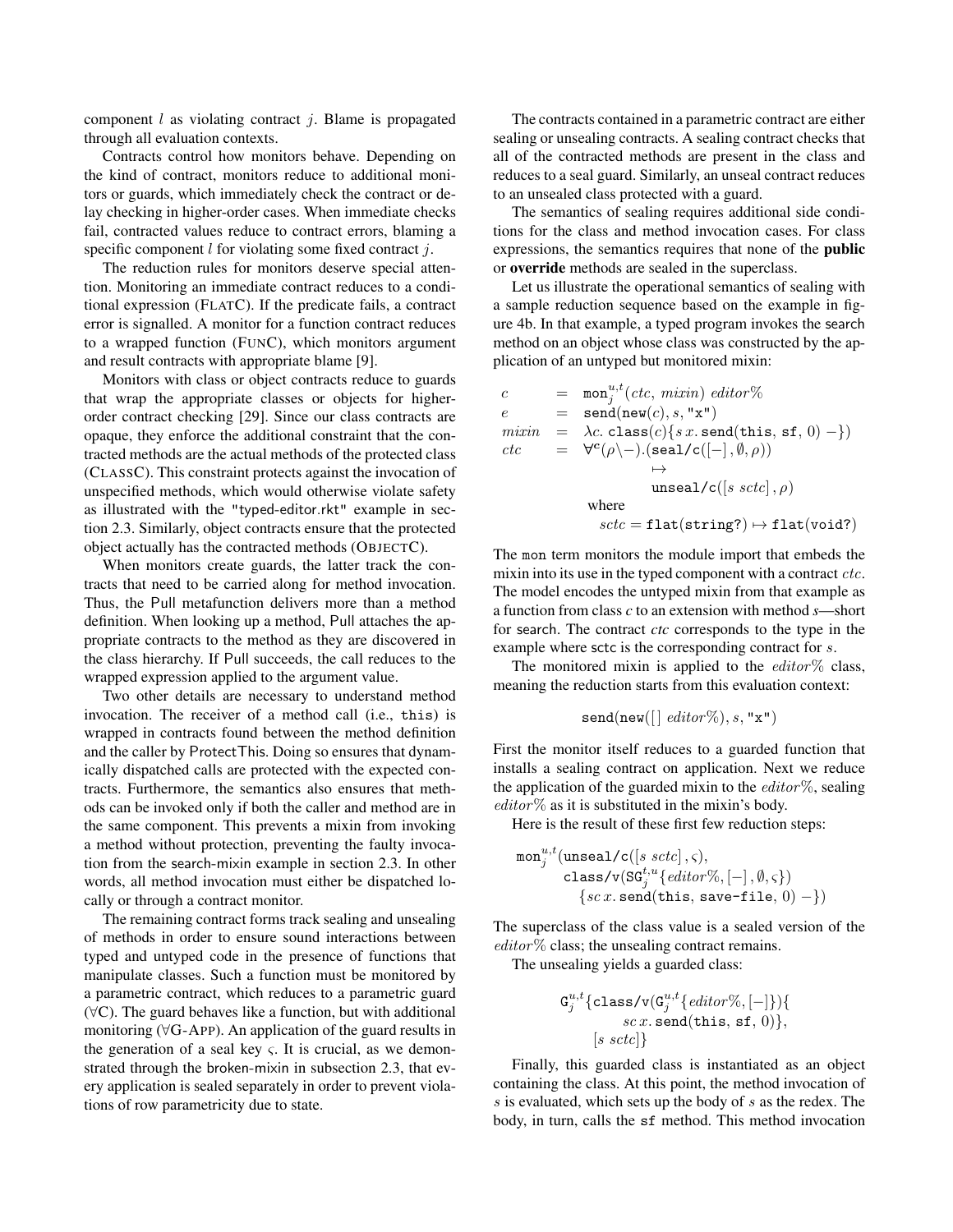| $\langle E[\texttt{blame}_i^k], S \rangle$                                                                                                                | $\hookrightarrow$ | $\langle \texttt{blame}_j^k, S \rangle$                                                                          |                   |
|-----------------------------------------------------------------------------------------------------------------------------------------------------------|-------------------|------------------------------------------------------------------------------------------------------------------|-------------------|
| $\langle E[\cdots],S\rangle$                                                                                                                              | $\hookrightarrow$ | $\langle E[\cdots],S\rangle$                                                                                     |                   |
| class(cv) $\{\overline{f} := v \ \overline{m^p x^p \cdot e^p} \ \overline{m^o x^o \cdot e^o}\}$                                                           |                   | class/ $v^{\iota}(cv)\{\overline{(f,v)}\ \overline{mx.e}\}$                                                      | CLASS             |
| if $\overline{m^p} \cap$ Methods $(cv) = \emptyset$ , $\overline{m^o} \subseteq$ Exposed $(cv)$ , $\overline{m^p} \subseteq$ NotSealed $(cv)$             |                   |                                                                                                                  |                   |
| and where $\iota$ is fresh and $\overline{mx.e} = m^p x^p$ . $\left[\Box / ^{id} \iota\right] e^p \oplus m^o x^o$ . $\left[\Box / ^{id} \iota\right] e^o$ |                   |                                                                                                                  |                   |
| class(cv) $\{\overline{f} := v \ \overline{m^p x^p \cdot e^p} \ \overline{m^o x^o \cdot e^o}\}$                                                           |                   | blame $i$                                                                                                        | <b>CLASSERR</b>   |
| if HasBarrier $(cv, \overline{m})$ , $m_i^p \cap$ Methods $(cv) = \emptyset$ , $\overline{m_i^o} \subseteq$ Methods $(cv)$                                |                   |                                                                                                                  |                   |
| and where $\overline{m} = \overline{m^p} \oplus \overline{m^o}$ and $(l, j) =$ LocateBarrier $(cv, \overline{m})$                                         |                   |                                                                                                                  |                   |
| send(o, m, v)                                                                                                                                             |                   | $\left(\left \text{this}/e_o,\overline{a/f}\right e v\right)$                                                    | <b>SEND</b>       |
| if $m \in$ Methods( <i>o</i> ) and SameOwner( $o, m, \perp, \perp$ )                                                                                      |                   |                                                                                                                  |                   |
| and where $e = \text{Pull}( o ^l, m)$ , $e_o = \text{ProtectThis}( o ^l, m,  o ^l)$ ,                                                                     |                   |                                                                                                                  |                   |
| and $(f, a, \iota)$ = ObjectFields( $o$ )                                                                                                                 |                   |                                                                                                                  |                   |
| send(o, m, v)                                                                                                                                             |                   | blame $_i^k$                                                                                                     | <b>SENDERR</b>    |
| if $m \in$ Methods( <i>o</i> ), and not SameOwner( $o, m, \perp, \perp$ )                                                                                 |                   |                                                                                                                  |                   |
| and where $(k, j) =$ OwnerLimit $(o, m, \perp, \perp, \perp)$                                                                                             |                   |                                                                                                                  |                   |
| $\text{mon}_i^{k,l}(\texttt{flat}(op), v)$                                                                                                                |                   | if $op(v)$ v blame $_i^k$                                                                                        | <b>FLATC</b>      |
| $\text{mon}_i^{k,l}(c_1 \mapsto c_2, v)$                                                                                                                  |                   |                                                                                                                  | <b>FUNC</b>       |
| $\text{mon}_j^{k,l}(\text{class}/c^\bullet(\overline{[m \ c_1 \mapsto c_2]}),\, cv)$                                                                      |                   | $\lambda x.\text{mon}_j^{k,l}(c_2, (v \text{ mon}_j^{l,k}(c_1, x)))$<br>$G_j^{k,l}\{cv, [m \ c_1 \mapsto c_2]\}$ | CLASSC            |
| if $\overline{m}$ = Exposed $(cv)$                                                                                                                        |                   |                                                                                                                  |                   |
| $\text{mon}^{k,l}_j(\texttt{class/c}^{\bullet}(\overline{[m \ c_1 \mapsto c_2]}),\, cv)$                                                                  |                   | blame $_i^k$                                                                                                     | <b>CLASSCERR</b>  |
| if $\overline{m} \neq$ Exposed $(cv)$                                                                                                                     |                   |                                                                                                                  |                   |
| $\text{\tt mon}_j^{k,l}({\tt object}/ {\mathtt c}(\overline{[m \ c_1\mapsto c_2]}),\, o)$                                                                 |                   | $\log_i^{k,l} \{o, \overline{m c_1 \mapsto c_2}\}$                                                               | ОвјестС           |
| if $\overline{\overline{m_i}} \subseteq$ Exposed $(o)$                                                                                                    |                   |                                                                                                                  |                   |
| $\texttt{mon}^{k,l}_j(\texttt{object/c}(\overline{[m\ c_1\mapsto c_2]}),\, o)$                                                                            |                   | blame $_i^k$                                                                                                     | OBJECTCERR        |
| if $\overline{m} \nsubseteq$ Exposed( <i>o</i> )                                                                                                          |                   |                                                                                                                  |                   |
| $\texttt{mon}^{k,l}_j(\texttt{seal/c}(\overline{[m\ c_1\mapsto c_2]}, \overline{m'}, \varsigma),\ cv)$                                                    |                   | $SG_j^{l,k}\{cv,\overline{[m\;c_1\mapsto c_2]},\overline{m'},\varsigma\}$                                        | <b>SEALC</b>      |
| if $\overline{m_i} \subseteq \text{Exposed}(cv)$ and $\overline{m'}\backslash \overline{m} \cap \text{Exposed}(cv) = \emptyset$                           |                   |                                                                                                                  |                   |
| $\texttt{mon}_i^{k,l}(\texttt{seal/c}(\overline{[m \; c_1 \mapsto c_2]}, \overline{m'}, \varsigma), \, cv)$                                               |                   | blame $_i^k$                                                                                                     | <b>SEALCERR</b>   |
| if $\overline{m_i} \nsubseteq$ Exposed $(cv)$ or $\overline{m'}\backslash \overline{m} \subseteq$ Exposed $(cv)$                                          |                   |                                                                                                                  |                   |
| $\texttt{mon}^{k,l}_i(\texttt{unscal/c}(\overline{[m \; c_1 \mapsto c_2]}, \varsigma)\rho\varsigma, \; cv)$                                               |                   | $\mathbf{G}_{i}^{k,l}$ {Unseal $(cv,\varsigma),$ $\overline{[m\ c_1\mapsto c_2]}$ }                              | <b>UNSEALC</b>    |
| if Sealed $(cv, \varsigma)$ and $\overline{m_i} \subseteq$ Exposed $(cv)$                                                                                 |                   |                                                                                                                  |                   |
| $\texttt{mon}^{\kappa,\ell}_j(\texttt{unseal/c}([m\ c_1 \mapsto c_2],\varsigma)\rho\varsigma,\ cv)$                                                       |                   | blame $_i^k$                                                                                                     | <b>UNSEALCERR</b> |
| if not Sealed $(cv, \varsigma)$ or $\overline{m_i} \nsubseteq$ Exposed $(cv)$                                                                             |                   |                                                                                                                  |                   |
| $\text{mon}_i^{k,l}(\forall^c(\rho\backslash\overline{m}).(c_1\mapsto c_2), v)$                                                                           |                   | $\forall G_i^{k,l}(\rho\backslash\overline{m}).(c_1\mapsto c_2)\{v\}$                                            | $\forall C$       |
| $(e\ v)$                                                                                                                                                  |                   | $(\text{mon}_i^{k,l}(c_1 \mapsto c_2 \llbracket \rho / \varsigma \rrbracket, v_1) v)$                            | $\forall G$ -APP  |
| where $e = \forall G_j^{k,l}(\rho \backslash \overline{m}).(c_1 \mapsto c_2) \{v_1\}$ and $\varsigma$ is fresh.                                           |                   |                                                                                                                  |                   |

# <span id="page-11-0"></span>Figure 12. Reductions for monitored terms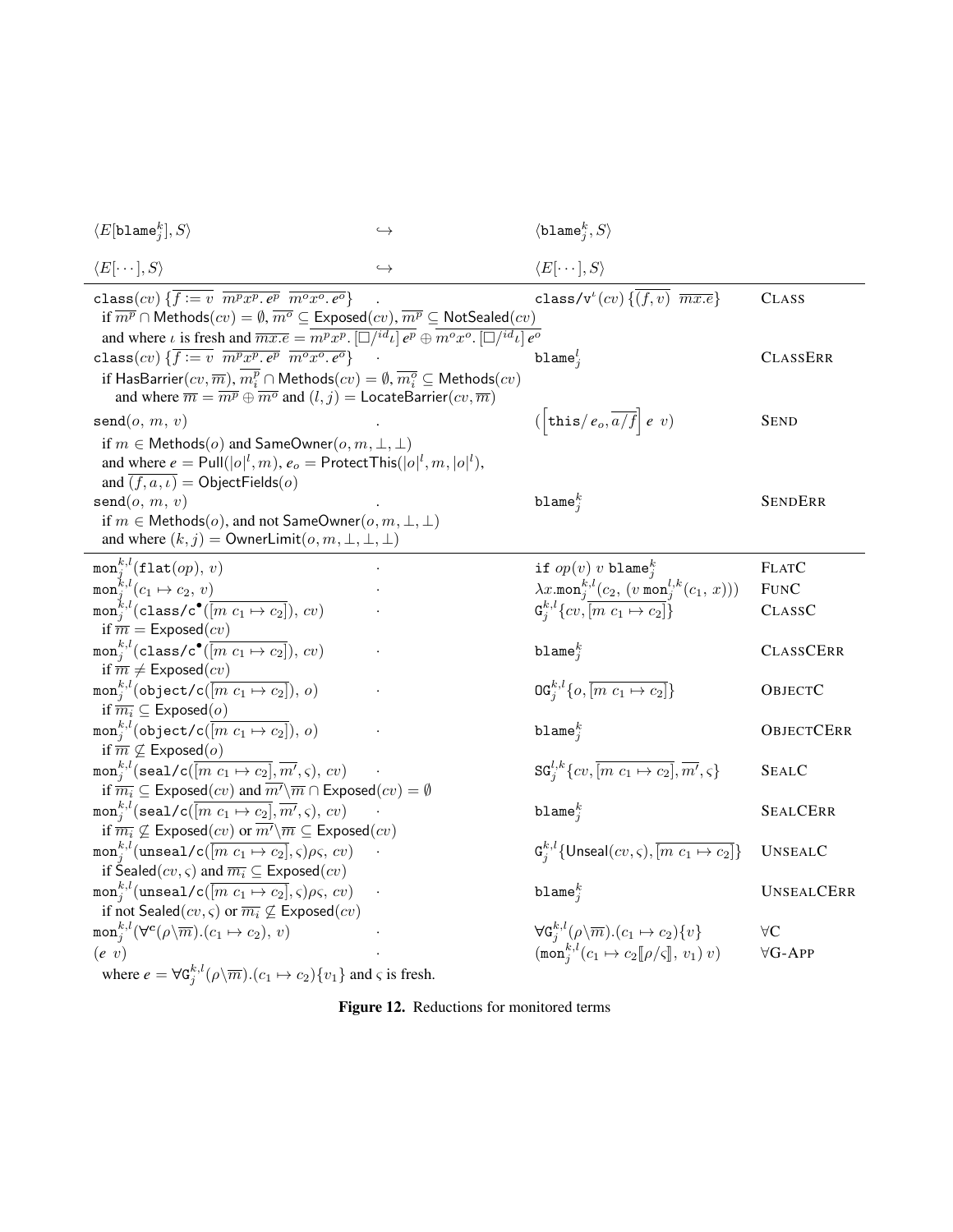| name                | domain, range / purpose                                                                                      |
|---------------------|--------------------------------------------------------------------------------------------------------------|
| HasBarrier          | o or cv, $\overline{m} \mapsto #t$ or #f                                                                     |
|                     | checks if some $m$ is inaccessible due to a guard.                                                           |
| LocateBarrier       | o or cv, $\overline{m} \mapsto (l, l)$                                                                       |
|                     | returns the blame labels for the closest inaccessible $m$ in the object or class hierarchy.                  |
| SameOwner           | o or cv, l or $\perp$ , l or $\perp \mapsto #t$ or #f                                                        |
|                     | checks if $m$ is owned by the calling context                                                                |
| OwnerLimit          | <i>o</i> or <i>cv</i> , <i>l</i> or $\perp$ , <i>l</i> or $\perp$ , <i>l</i> or $\perp \mapsto (l, l)$       |
|                     | returns the label of the calling context of m and of the contract boundary where ownership of m was lost     |
| Pull                | $cv, m \mapsto e$                                                                                            |
|                     | returns $m$ 's implementation as a $\lambda$ -term wrapped with the necessary contracts                      |
| <b>Protect This</b> | $o, m, o \mapsto o$                                                                                          |
|                     | traverses the first object and its hierarchy to apply all contracts needed to protect the second object when |
|                     | it is a receiver of a call to $m$                                                                            |
| Sealed              | $cv, \varsigma \mapsto #t$ or #f                                                                             |
|                     | checks if $cv$ contains a seal guard that is locked with $\varsigma$ .                                       |
| Unseal              | $cv, \varsigma \mapsto cv$                                                                                   |
|                     | removes seal guards locked with $\varsigma$ in the class hierarchy.                                          |
| Notsealed           | o or $cv \mapsto \overline{m}$                                                                               |
|                     | returns unsealed methods in the hierarchy.                                                                   |
| Exposed             | $cv \mapsto \overline{m}$                                                                                    |
|                     | returns all the exposed method names in the hierarchy                                                        |
| Methods             | o or $cv \mapsto \overline{m}$                                                                               |
|                     | returns method names in the hierarchy.                                                                       |
| Fields              | $cv \mapsto (f, v, \iota)$                                                                                   |
|                     | returns the fields' initial values in the class hierarchy.                                                   |
| ObjectFields        | $o \mapsto (f, a, \iota)$                                                                                    |
|                     | returns the object's field values                                                                            |

<span id="page-12-1"></span>Figure 13. Metafunctions are defined inductively on the structure of the first argument

triggers the SameOwner metafunction with the sf method as an argument. This metafunction fails because the method lacks a contract between the method's invocation on this and the implementation in the  $editor\%$  class in the hierarchy. Thus, the final result is blame<sub>y</sub> as expected.

# <span id="page-12-0"></span>4. Type Soundness for Mixed Programs

Type soundness establishes a minimal logical standard for a programming language. In this section, we use the formal model to prove that our design meets this criterion. Our proof of soundness requires two steps. First, we must prove that the type system is sound with respect to the execution of typed programs. Second, we must show that mixing in untyped components does not violate the invariants of the typed components. That is, the interpretation of types as contracts at component boundaries must prevent any typelike runtime error assignable to typed components.

For the proof of soundness, we employ the usual progress and preservation technique [\[37\]](#page-17-19). For the soundness of types as contracts, we show that the contract system is a *complete*

*monitor* [\[6\]](#page-16-5), meaning components do not export their values without appropriate contract protection. Based on these two major steps, we finally show that typed components of mixed-type programs cannot be blamed for violations of type invariants.

### 4.1 Type soundness

The reduction relation we use for typed terms is the relation for untyped terms in figure [12](#page-11-0) except that the reductions carry along type annotations. Type applications are reduced analogous to function application, but types do not affect reductions in any other way.

In this setting, typed programs cannot go wrong, in particular they cannot call undefined methods.

**Lemma 1.** *(Type Soundness) For all*  $e_{\tau}$ *, if*  $\emptyset | \emptyset \vdash e_{\tau} : \tau$ *, either*

- *for all e*<sub>1</sub> *such that*  $\langle e_{\tau}, \emptyset \rangle \hookrightarrow^* \langle e_1, S_1 \rangle$ , there exists an *e*<sub>2</sub> *such that*  $\langle e_1, S_1 \rangle \hookrightarrow \langle e_2, S_2 \rangle$  *or,*
- $\phi \langle e_\tau, \emptyset \rangle \hookrightarrow^* \langle v_\tau, S \rangle$  where  $\emptyset | \Sigma \vdash v_\tau : \tau'$  for some  $\Sigma$  and  $\emptyset$  |  $\Sigma' \vdash S'$  and  $\tau' \lt: \tau$ .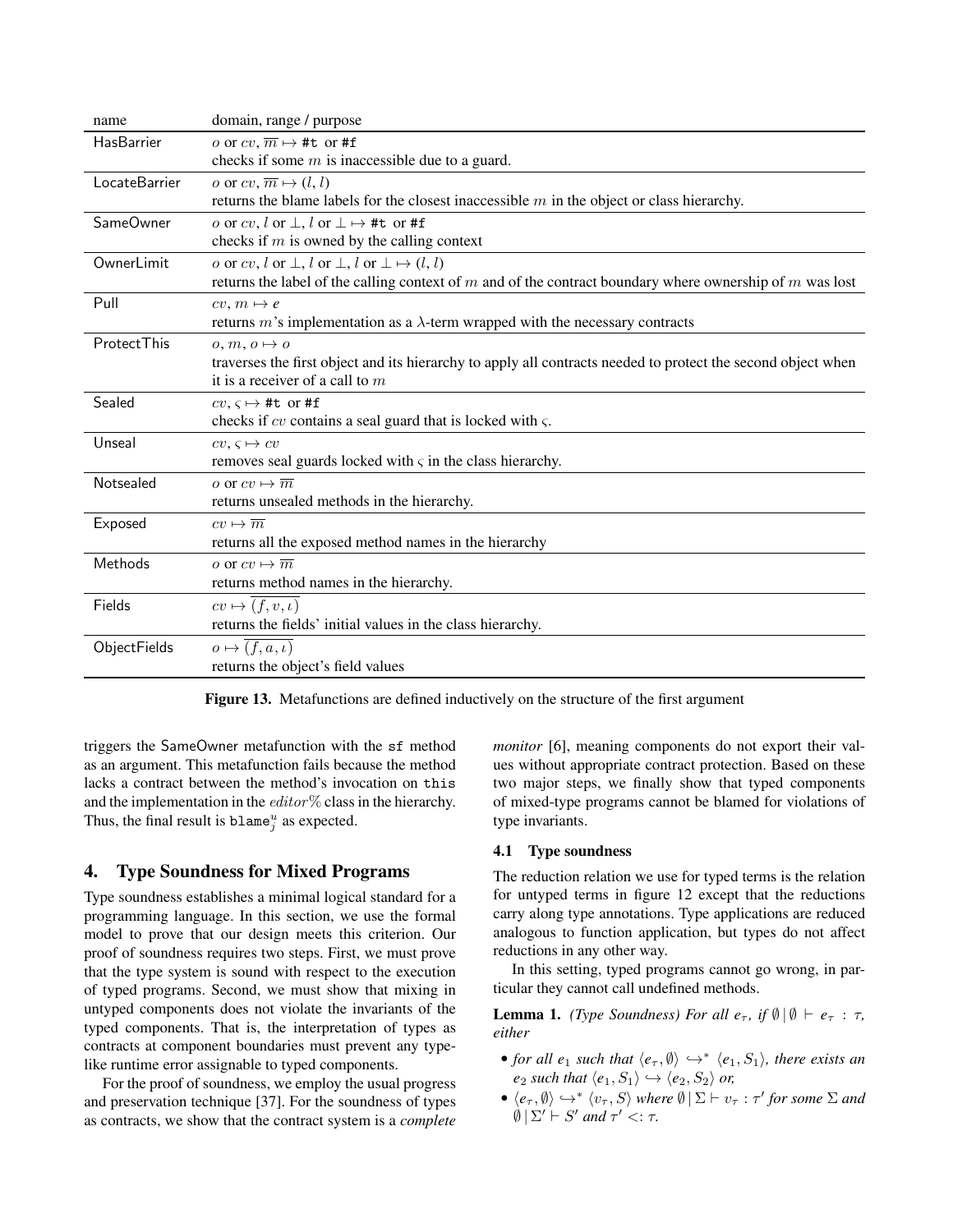| $\mathcal{G}$ ; $l \Vdash e$                                                 | Well formed programs         |
|------------------------------------------------------------------------------|------------------------------|
| $\mathcal{D};\overline{k};\overline{l}\triangleright c$                      | Well formed source contracts |
| $\mathcal{K}; \mathcal{G}; \mathcal{S}; l \Vdash e$                          | Well formed terms            |
| $\mathcal{K}^{k,l}$ : $\mathcal{D}$ : $\overline{k}$ : $\overline{l} \rhd c$ | Well formed contracts        |
| $K \Vdash S \sim S$                                                          | Well formed stores           |

Figure 14. Relations for Well Formed Programs

Recall from section 3 that  $\Gamma | \Sigma \vdash S$  says store S is typable under  $\Gamma$  and  $\Sigma$ . As mentioned, the theorem requires two conventional lemmas: progress and preservation. The statement of both calls for a typing judgment applicable to intermediate states, i.e., states with non-empty stores for private fields. Other than that, the details are straightforward and omitted.

## 4.2 Complete monitoring

Complete monitoring [\[6\]](#page-16-5) is a formal criterion for the correct design of a contract system. It imposes two conditions on a correct contract system: *complete mediation* and *correct blame assignment*.

*Complete mediation* requires that the contract system does not allow values to pass between components without a contract check—possibly the always-true contracts—where contract monitors act as component boundaries. Put differently, at any point in time every value is owned by one and only one component. Intuitively, *owner* denotes the component that may affect the flow of the value (e.g., export the value to another component). If the owner wishes to share a value with other components, it must do so under the auspices of a monitor or guard. Ownership of terms is formalized via *ownership labels*. Expressions *e* are annotated with an owner label *l*, e.g.,  $|e|^{l}$ . We use  $l_o$  to indicate the implicit owner of the whole program.

*Correct blame assignment* requires that upon contract failure, the contract system blames the contract party responsible for the breach of the contract. A party is responsible for a contract failure if a value it owns fails an immediate contract check and it is obliged to uphold that particular contract. To indicate responsibility for immediate contract checks, we use obligation annotations. For instance,  $flat(op)$  is annotated with obligation l as  $\lfloor \texttt{flat}(op) \rfloor^l$ . If a component l has an immediate contract as an obligation, it must ensure that when a value crosses the boundary protected by this contract, the contract is checked appropriately.

Complete monitoring assumes that component boundaries agree with ownership annotations and that obligations match the labels on monitors. To check this relationship, we define a relation  $G; l \Vdash e$  that ensures the well-formedness of  $e$  with respect to a label  $l$  and environment  $\mathcal{G}$ . According to the relation's judgments, ownership can change only via monitors. When this happens, the ownership annotation on the guarded expression must match the positive label of the monitor while the negative label should coincide with the owner of the context. The judgment does not allow any other ownership annotations that may change the owner of a term. The environment  $G$  records the owner of each binding encountered by the judgments.

The relation for well-formed programs relies on the definition of an additional judgment  $\mathcal{D}; \overline{k}; \overline{l} \geq c$  that checks that contracts are well-formed. It picks up the positive and negative labels of each monitor and ensures they coincide with the obligation annotations on the positive and negative pieces of the contract of the monitor. After all, the client (negative label) of a guarded component is responsible for the values it consumes while the server (positive label) is responsible for the values it produces.

Unfortunately, this strict distinction between negative and positive parties does not hold for classes and methods. The receiver of a method invocation is an object that, via substitution, traverses the class hierarchy from the call site to the method implementation. Depending on the direction of this migration, the roles of clients and servers on the contract boundaries reverse. Thus, for each method contract the server and the client share responsibility for all pieces of the contract. We account for this codependence by allowing obligation annotations to have sets of labels and by adjusting the judgments accordingly.

Sealing and unsealing contracts pose further challenges for proving the correctness of the contract system. We guarantee that sealing contracts show up only in negative positions with respect to the corresponding row variable  $\rho$  by marking sealing contracts with the annotation,  $\rho = -$ . Similar annotations,  $\rho = +$ , decorate unsealing contracts. The environment  $D$  tracks the bound row variables and their polarity, + or −. The well-formed source contracts relation ensures that sealing contracts appear in the right places.

The judgments for well-formed programs and contracts provide the foundation for complete monitoring. Complete monitoring aims to establish that if each term in a program has a single owner initially, then each term has a single owner throughout the evaluation of the program. Embedded *foreign* terms can exist inside a *host* component, but only if they are wrapped with a contract monitor. Accordingly, we change the reduction semantics to propagate ownership annotations as values flow through the program. This change is independent of the contract system and does not affect the meaning of the program. Host components assimilate values only when the values are primitive and satisfy their contracts. In any other case, values accumulate more owners as they flow from one component to another.

If a contract system is a complete monitor, then all annotations in a value's stack of ownership labels must be identical. Otherwise, the contract system would allow values to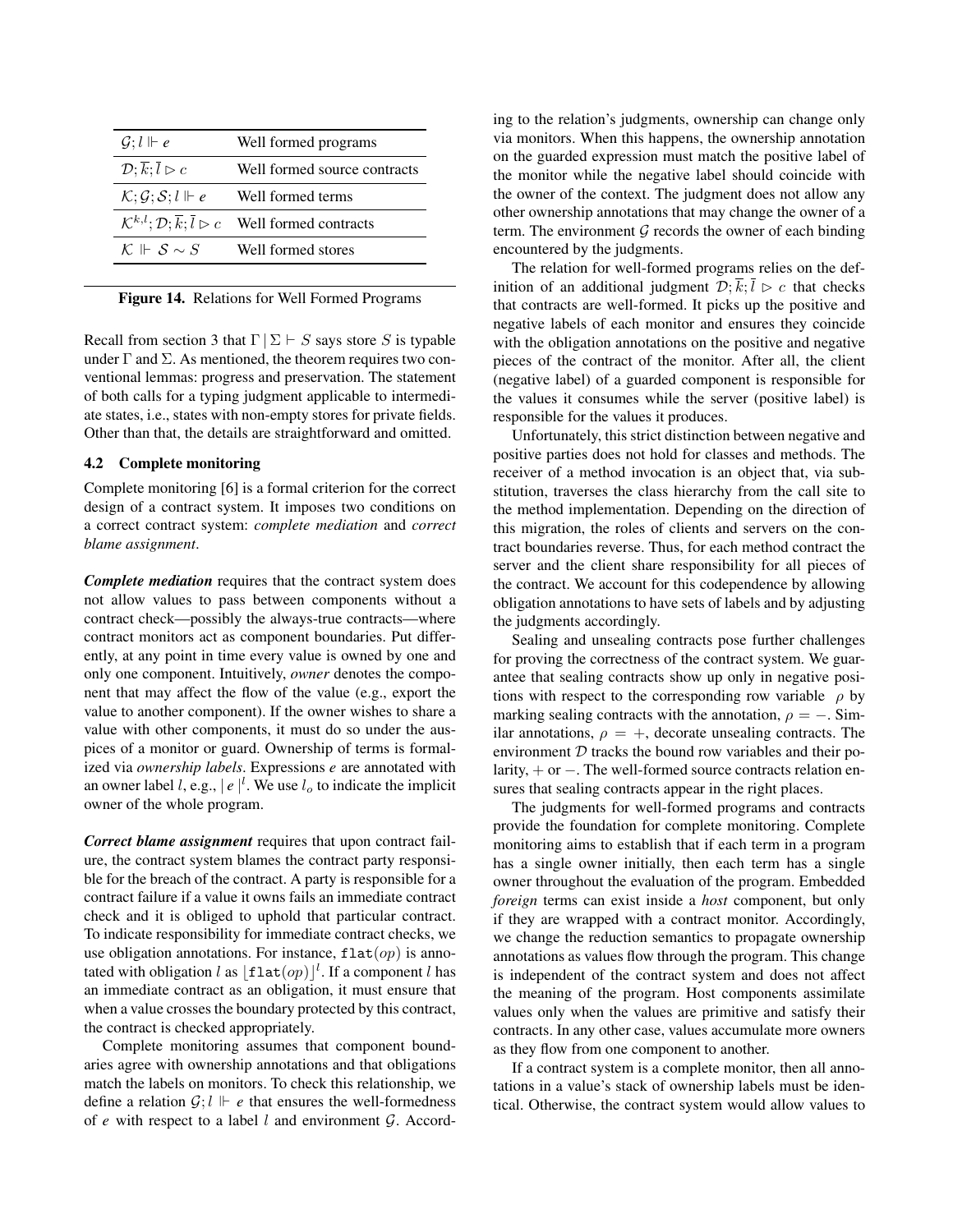cross component boundaries without appropriate protection. We make redexes that involve values with stacks of nonidentical owners stuck states, which makes violations of the single-owner policy manifest. To differentiate between the latter stuck states and stuck states due to type errors we introduce  $error^k$ , dynamic type errors. Thus, a contract system that is a complete monitor renders states unreachable if they are stuck due to a value having multiple owners.

Definition 1. *(Complete monitoring) A reduction relation*  $\rightarrow$  *for TFCC is a complete monitor if*  $\emptyset$ ;  $l_0 \Vdash e_0$  *implies:* 

- $\langle e_0, \emptyset \rangle \rightarrow^* \langle v, S \rangle$  *or*,
- $\langle e_0, \emptyset \rangle \rightarrow^* \langle \texttt{error}^k, S \rangle \textit{ or,}$
- for all  $e_1$  *such that*  $\langle e_0, \emptyset \rangle \rightarrow^* \langle e_1, S_1 \rangle$ *, there exists e*<sub>2</sub> *such that*  $\langle e_1, S_1 \rangle \rightarrow \langle e_2, S_2 \rangle$  *or,*
- *if*  $\langle e_0, \emptyset \rangle \rightarrow^* \langle e_1, S_1 \rangle \rightarrow^* \langle \texttt{blame}^k_j, S_2 \rangle$ , there exists
	- $e_1 = \text{mon}_j^{k,l}(\lfloor \texttt{flat}(op) \rfloor^{\overline{k}}, v)$  *and for all such*  $e_1$ *,*  $v = |v_1|^k$  *and*  $k \in \overline{k}$ *,*
	- $e_1 = \texttt{mon}_j^{k,l} (\lfloor \texttt{class/c}^{\bullet}(\overline{[m \ c_1 \mapsto c_2]})\rfloor^{\overline{k}}, \ v)$  and for *all such e*<sub>1</sub>,  $v = |v_1|^k$  *and*  $k \in \overline{k}$  *or*,
	- $e_1 = \texttt{mon}_j^{k,l}(\lfloor \texttt{object/c}([\overline{m\; c_1 \mapsto c_2}])\rfloor^{\overline{k}},\, v)$  and for *all such e*<sub>1</sub>,  $v = |v_1|^k$  *and*  $k \in \overline{k}$  *or*,
	- $e_1 = \text{mon}_j^{k,l}(\text{[unseal/c}(\overline{[m \ c_1 \mapsto c_2]}, \varsigma)\overline{[k}, v)$  and *for all such e*<sub>1</sub>,  $v = |cv|^k$  *and*  $k \in \overline{k}$  *or*,
	- $e_1 = \text{mon}_j^{k,l}(\lfloor \text{seal}/\text{c}(\overline{m'}, \overline{[m \ c_1 \mapsto c_2]}, \varsigma)\rfloor^{\overline{k}}, \ v)$  and *for all such e*<sub>1</sub>,  $v = |cv|^k$  *and*  $k \in \overline{k}$  *or*,
	- $e_1 = \text{send}(o, m, v)$  *where* OwnerLimit $(o, m, \bot, \bot, \bot) = (k, j)$  *or*,
	- $e_1 = \texttt{class}(cv) \left\{ \overline{f_i := v_i} \quad \overline{m^p x^p . e^p} \quad \overline{m^o x^o . e^o} \right\}$ *and where* LocateBarrier $(cv, \overline{m}) = (k, j)$ *, and*  $\overline{m} =$  $\overline{m^p} \oplus \overline{m^o}.$

In addition to eliminating stuck states, the definition of complete monitoring requires that the system blames a component only when a violation is due to one of the component's unmet obligations. Thus, our definition includes cases for all immediate checks that the contract system makes and, furthermore, includes cases that ensure sealing and unsealing are handled properly.

#### **Lemma 2.**  $\hookrightarrow$  *is a complete monitor for TFCC.*

To prove that  $\hookrightarrow$  is a complete monitor for TFCC we employ subject reduction. The proof combines a progress and a preservation lemma which establish that reduction preserves the subject and does not lead to stuck states:

**Progress.** If  $K; G; S; l_0 \Vdash e_0$  and  $K \Vdash S \sim S_0$  then  $\langle e_0, S_0 \rangle \, \hookrightarrow \, \langle e_1, S_1 \rangle$   $or$   $e_0 \, = \, v$   $\,or\,e_0 \, = \, \mathtt{error}^k$   $or$   $e_0 \, = \,$  $\mathtt{blame}_j^k.$ 

**Preservation.** *If*  $K$ ;  $\emptyset$ ;  $S$ ;  $l_0$   $\Vdash$   $e_0$ ,  $K$   $\Vdash$   $S \sim S_0$  and  $\langle e_0, S_0 \rangle \hookrightarrow \langle e_1, S_1 \rangle$  then there exist  $K', S'$  such that  $K \subseteq K'$ ,  $\mathcal{S} \subseteq \mathcal{S}', \mathcal{K}'; \emptyset; \mathcal{S}'; l_0 \Vdash e_1 \text{ and } \mathcal{K}' \Vdash \mathcal{S}' \sim S_1.$ 

The two lemmas use a subject different than the judgment for well-formed programs. Even though the latter guarantees the absence of stuck states and correct blame, it is not general enough to handle terms produced during evaluation. The judgment for well-formed terms,  $\mathcal{K}; \mathcal{G}; \mathcal{S}; l \Vdash e$ , is an extension of the relation for well-formed programs that can accommodate intermediate terms such as objects, class, values and guards.

# **Proposition 1.** *If*  $\emptyset$ ;  $l_0 \Vdash e_0$  *then*  $\emptyset$ ;  $\emptyset$ ;  $\emptyset$ ;  $l_0 \Vdash e_0$ .

The new relation uses two additional environments,  $S$  and K. The first, *store coloring*, records the owner of the contents of each store location. Its function is similar to that of store typing in type soundness proofs. The relation  $K \Vdash S \sim S$ ensures that store coloring is synchronized with the contents of the store.

The second, *key coloring*, records the owner of each sealing/unsealing key. Components obtain keys as they generate them and each component should only seal and unseal values with keys it owns. The environment  $K$  guarantees that the keys stored in sealing guards have the appropriate owner.

In addition, key coloring checks whether contracts remain well-formed after row variables are replaced by keys. We specify this constraint with an extension of the relation for well-formed contracts,  $\mathcal{K}^{k,l}$ ;  $\mathcal{D}; \overline{k}; \overline{l} \triangleright c$ . It refers to the key coloring when it checks sealing and unsealing contracts. In these cases, the owner of the seal must match the party that performs the sealing or the unsealing. We determine this party by picking up the labels from monitors, decorate key coloring with them, and swapping their position when we go from positive to negative position as we traverse contracts. If a sealing contract is in a positive position, the owner of the key should be the server of the monitor since it is the component that must protect the sealed value from its context. Similar constraints apply to the other cases for sealing and unsealing contracts.

#### <span id="page-14-0"></span>4.3 The Blame Theorem

Now that we have established complete monitoring for TFCC, we can prove type soundness for programs that mix typed and untyped code.

From type soundness for typed code, we know that purely typed components are safe from type errors. In mixed programs, typed and untyped components interact by passing values through contract monitors. A monitor  $\text{mon}_{j}^{u,t}(c, e)$ embeds an untyped value into a typed context because  $u$  is the server and  $t$  is the client. Similarly, a monitor  $\text{mon}_j^{t,u}(c, e_\tau)$  embeds a typed value into an untyped context. Since the boundaries between untyped and typed components are monitored by the contract system, we need the contract system to protect values that flow across the boundaries as strongly as the type system. For that reason we impose contracts on the interfaces between typed and untyped components to simulate the types that the typed components expect. Of course, untyped components may not live up to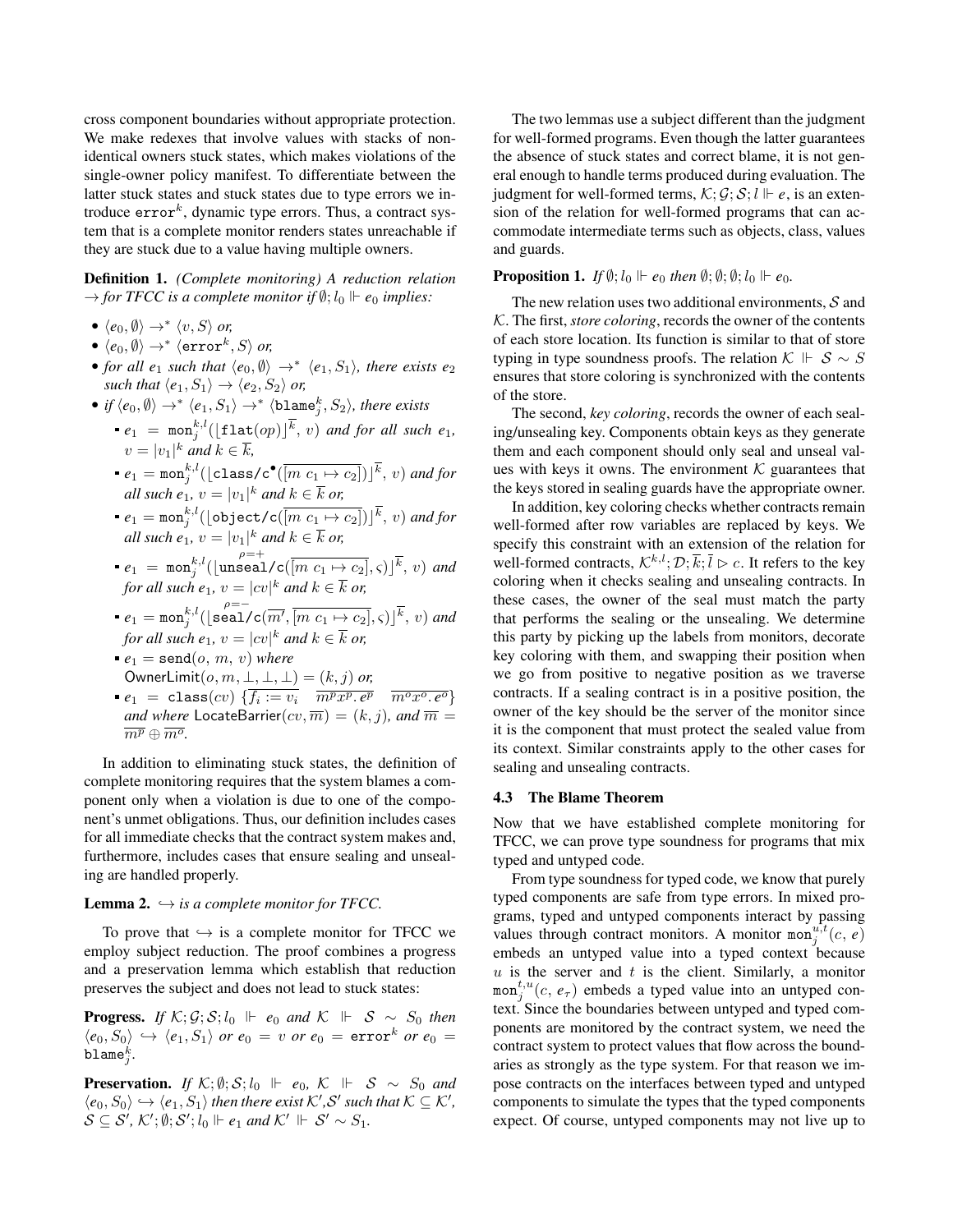| K $ \Gamma \Sigma$ + e : $\tau$     | Well typed mixed terms                                         |
|-------------------------------------|----------------------------------------------------------------|
| K $ \Gamma \Sigma \vdash e$         | Well formed mixed terms                                        |
|                                     | K $ \Gamma \Sigma_{u} cv \sim r$ Well typed mixed class values |
| K $ \Gamma \Sigma\vdash_u o \sim r$ | Well typed mixed objects                                       |

<span id="page-15-0"></span>Figure 15. Relations for Well Typed Mixed Programs

the expectations that types express, but the contracts catch such impedance mismatches.

In a sound system, since typed code always respects the type discipline, a typed component should never break any contract used to mediate values between typed and untyped code. Intuitively, soundness for mixed programs means that the contract system never blames a typed component.

The first step to formalize soundness is to extend the notion of well-typed terms to include mixed programs. The first two relations in figure [15](#page-15-0) jointly express these roles. The first one type-checks typed components using the contracts-totypes correspondence to create a type for embedded untyped components. The second relation traverses untyped components and delegates type-checking of embedded typed components to the first relation. Again we use the contract on the interface between an untyped and a typed component and the contracts to types correspondence from figure [9](#page-8-0) to construct a type to check against the typed code.

**Blame Theorem.** *If*  $\emptyset$   $|\emptyset| \in e$ , then  $\langle e, \emptyset \rangle \nleftrightarrow^* \langle \text{error}^t, S \rangle$  $and \langle e, \emptyset \rangle \not\hookrightarrow^* \langle \texttt{blame}^t_j, S \rangle.$ 

The cornerstone for proving the blame theorem is a preservation lemma for mixed terms. According to complete monitoring the only source of blame for typed components is a violation of a first-order contract check on a typed value. Due to type soundness for typed code, however, if all firstorder contracts that guard typed values correspond to the type of the values, the checks never fail. Indeed, the preservation lemma for mixed programs guarantees that reduction always results in well-typed mixed terms. This implies that all first-order checks have the desired property.

**Lemma 3.** *(Mixed Preservation) If*  $K_0 \downarrow \emptyset$   $|\Sigma_0 \vdash e_0$ ,  $\emptyset$   $|\Sigma_0 \vdash$  $S_0$  *and*  $\langle e_0, S_0 \rangle \hookrightarrow \langle e_1, S_1 \rangle$  *then there exist*  $K_1, \Sigma_1$  *such that*  $\mathcal{K}_0 \subseteq \mathrm{K}_1, \, \Sigma_0 \subseteq \Sigma_1, \, \mathrm{K}_0 \left| \emptyset \right| \Sigma_1 \vdash e_1 \text{ and } \emptyset \left| \Sigma_1 \vdash S_1 \right|$ 

The proof of mixed preservation demands an extension of the top two relations of figure [15](#page-15-0) to intermediate terms. Sealing and unsealing contracts make this extension challenging. As explained, in section [3,](#page-6-0) sealing is a mechanism for hiding details of a class provided to a component. Unsealing makes the hidden details available again to the owner of the class after the component returns its result. Thus when we seal a typed class the contracts on the sealing interface do not fully reflect the type of the sealed class but only its visible parts. We overcome this obstacle and prove preservation even in the presence of sealing using the K environment, which maps keys to row types and we update it upon mixin application. For uses of untyped mixins from typed code, we map the newly created key to the row provided with row application. In the reverse case we map the new key to the empty row.

Recall that after unsealing a class value that contains a sealed superclass, the sealed methods become reachable again. However the contracts in the class hierarchy do not reflect the types of the now available methods. The last two relations of figure [15](#page-15-0) reconstruct these types via a traversal of the class hierarchy that propagates the types of typed methods appropriately.

Constructing the types of untyped code is not the only difficulty of proving preservation. In fact, it is even more crucial to establish that typed and untyped code do not intermingle in an unprotected manner. Fortunately, complete monitoring solves this problem and guarantees that a monitor or a guard always mediates the interaction between a typed and an untyped component. This insight significantly reduces the effort of proving preservation as we just have to ensure that the contract we attach to a migrating typed value corresponds to the value's type. Put differently, the proof of the blame theorem is reduced to showing that monitors and guards related reductions of well-typed mixed terms result in well-typed mixed terms.

## 5. Related Work

The body of related work consists of research on combining typed and untyped languages, polymorphic contracts, and types for extensible objects or records.

*Gradual typing* Gray et al. [\[16\]](#page-17-20) present a multi-language system that integrates Scheme and Java, using contracts and mirrors to mediate interactions between the two languages. Their system does not handle dynamic class composition because class values cannot flow from Scheme to Java. In subsequent work, Gray [\[14\]](#page-17-21) models interoperation between Java and Scheme with cross-language inheritance, but does not address dynamic class composition mechanisms such as mixins or first-class classes. Closer to our work, Gray [\[15\]](#page-17-22) also models interoperation between Java and JavaScript, allowing JavaScript code to use Java classes as prototypes. While her model describes dynamic class composition, stringent restrictions are placed on inheritance to make composition safe. In particular, Java classes cannot dispatch to Javascript extensions.

Siek and Taha [\[28\]](#page-17-23) use an object calculus for the formulation of their gradual typing system for OO programming. Their system handles subtyping for objects, but since their language contains neither classes nor extensible objects, there is no treatment of inheritance between untyped and typed code.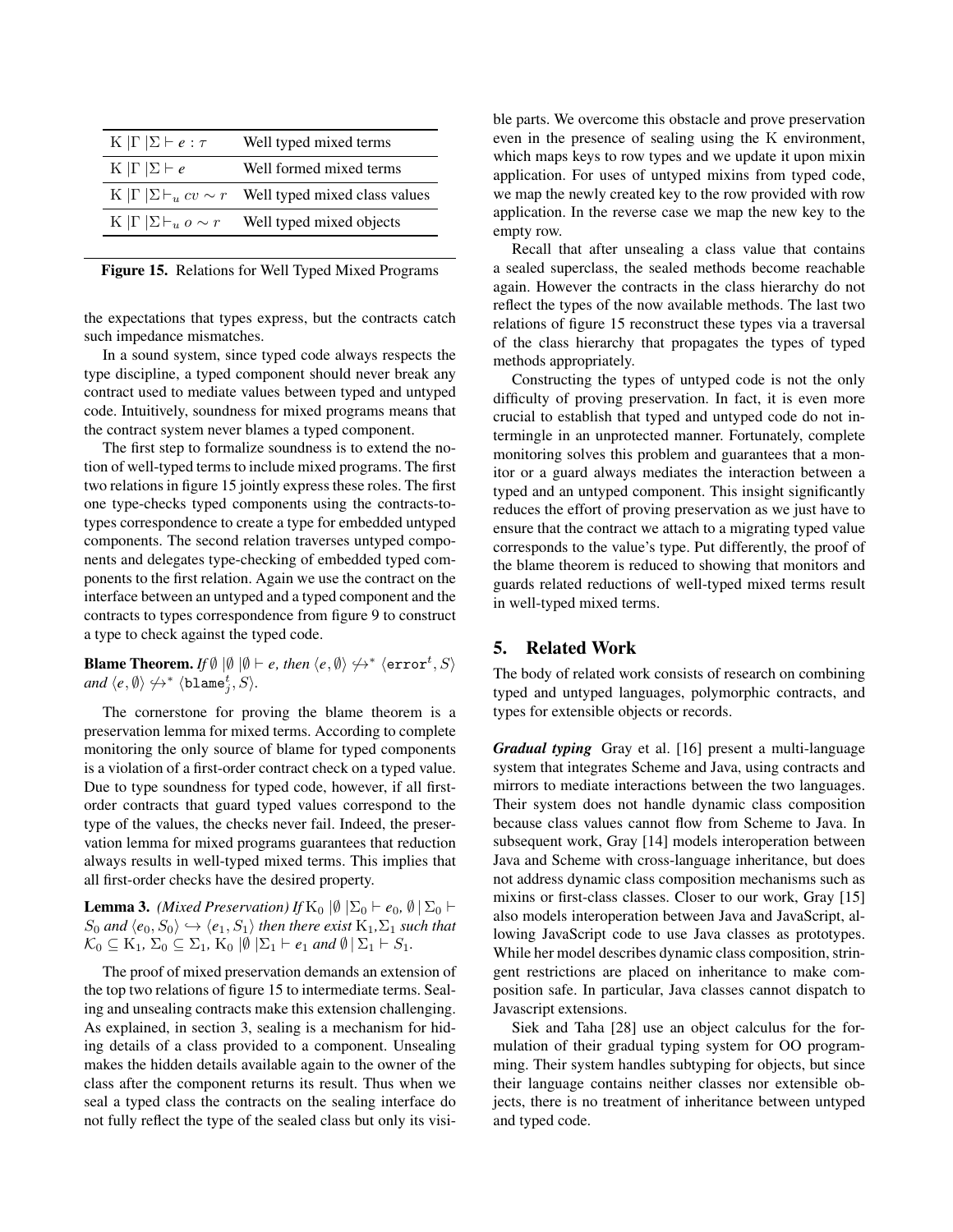Another approach to combining untyped and typed code is applying type reconstruction to an untyped language. DRuby [\[12\]](#page-17-3) is such a system for a subset of Ruby. While Ruby supports dynamic class composition via a mixin feature called *modules*, DRuby's type system is unable to support the runtime composition of classes that Ruby allows.

Bierman et al. [\[2\]](#page-16-6) formalize the dynamic type that is available in  $C^{\sharp}4.0$ . The latter's dynamic types make no provision for higher-order data, however.

*Runtime sealing* Morris [\[24\]](#page-17-24) proposed sealing in 1973 as a linguistic mechanism to prevent access to private pieces of code. More recently, sealing has been used to protect datatype abstraction [\[25\]](#page-17-25).

Guha et al. [\[17\]](#page-17-26) investigate parametricity guarantees in untyped languages via a combination of contracts and sealing They use so-called coffers—an opaque datatype for sealing—to wrap arguments to contracted parametric functions. Matthews and Ahmed [\[21\]](#page-17-27) provide a formal validation of this approach in a multi-language system combining the untyped  $\lambda$ -calculus and System F, in which sealing is applied at language boundaries to ensure parametricity. Ahmed et al. [\[1\]](#page-16-7) present a finer-grained sealing mechanism that associates seals with type abstractions. Our approach extends this line of work by adding partial seals that allow code to see some aspects of classes rather than blocking out all class features. Notice, however, that our proof technique for type soundness differs significantly. Instead of the logical relation of Matthews and Ahmed or the subtyping-based simulation of Ahmed et al., we base our proof on complete monitoring. This enables a modular proof structure and the use of standard subject reduction for establishing type soundness.

*Types for dynamic class composition* Row polymorphism originated as a mechanism to enable type inference for objects. Wand [\[36\]](#page-17-13) proposes a type inference algorithm for a simple object-oriented language based on recursive records. These ideas were also adopted into type systems for extensible records [\[4,](#page-16-8) [13,](#page-17-15) [18\]](#page-17-16).

Closely related is ML-ART [\[26\]](#page-17-14), which is capable of encoding first-class classes, but does not provide classes as a primitive concept. ML-ART does not allow subsumption on objects, thus disallowing the familiar polymorphism over objects. In the same vein, Fisher [\[10\]](#page-16-2) presents a calculus with typed extensible objects using row polymorphism. Her calculus also enables an encoding of class-based programming, but does not support them as primitive features. Bono et al. [\[3\]](#page-16-9) build on this line of work, and include classes and mixins as primitives in their calculus. Their calculus covers the use cases of mixins, but their classes do not support other dynamic uses of first-class classes. None of these models were designed for a gradually-typed setting.

## 6. Status and Outlook

This paper presents the first design for a gradual typing system that accommodates class composition across components with distinct type disciplines. On the typed side, a novel use of row polymorphism allows for specifying interface types for mixins, traits, and other manipulations of first-class classes. On the untyped side, the introduction of sealing contracts allows the system to seal off portions of the specialization interface of classes; this sealing ensures the safety of first-class classes as they flow from the typed world to the untyped one and back. Finally, the paper also includes a new, easy-to-use proof technique for the proof of blame theorems in the presence of polymorphism.

Our work puts us in a position from where we can explore the pragmatics of gradual typing for first-class classes. In the near future, we intend to implement this type system and use it to equip a significant portion of our code base with types.

*Acknowledgments* Christos Dimoulas and Sam Tobin-Hochstadt thank Amal Ahmed for several discussions about polymorphic contracts and blame. The authors are also grateful to Stephen Chang, Vincent St-Amour, Aaron Turon, and Arjun Guha for comments on early drafts.

#### References

- <span id="page-16-7"></span>[1] AHMED, A., FINDLER, R. B., SIEK, J. G., AND WADLER, P. Blame for all. In *Symposium on Principles of Programming Languages* (2011), pp. 201–214.
- <span id="page-16-6"></span>[2] BIERMAN, G., MEIJER, E., AND TORGERSEN, M. Adding dynamic types to C] . In *European Conference on Object-Oriented Programming* (2010), pp. 76–100.
- <span id="page-16-9"></span>[3] BONO, V., PATEL, A., AND SCHMATIKOV, V. A core calculus of classes and mixins. In *European Conference on Object-Oriented Programming* (1999), pp. 43–66.
- <span id="page-16-8"></span>[4] CARDELLI, L., AND MITCHELL, J. C. Operations on records. *Mathematical Structures in Computer Science 1* (1991), 3–48.
- <span id="page-16-3"></span>[5] DIMOULAS, C., FINDLER, R. B., FLANAGAN, C., AND FELLEISEN, M. Correct blame for contracts: No more scapegoating. In *Symposium on Principles of Programming Languages* (2011), pp. 215 – 226.
- <span id="page-16-5"></span>[6] DIMOULAS, C., TOBIN-HOCHSTADT, S., AND FELLEISEN, M. Complete monitoring for behavioral contracts. In *European Symposium on Programming* (2012), pp. 211–230.
- <span id="page-16-4"></span>[7] FELLEISEN, M., FINDLER, R. B., AND FLATT, M. *Semantics Engineering with PLT Redex*. MIT Press, 2009.
- <span id="page-16-0"></span>[8] FINDLER, R. B., CLEMENTS, J., FLANAGAN, C., FLATT, M., KRISHNAMURTHI, S., STECKLER, P., AND FELLEISEN, M. DrScheme: A programming environment for Scheme. *Journal of Functional Programming 12*, 2 (2002), 159–182.
- <span id="page-16-1"></span>[9] FINDLER, R. B., AND FELLEISEN, M. Contracts for higherorder functions. In *International Conference on Functional Programming* (2002), pp. 48–59.
- <span id="page-16-2"></span>[10] FISHER, K. S. *Type Systems for Object-Oriented Programming Languages*. PhD thesis, Stanford University, 1996.